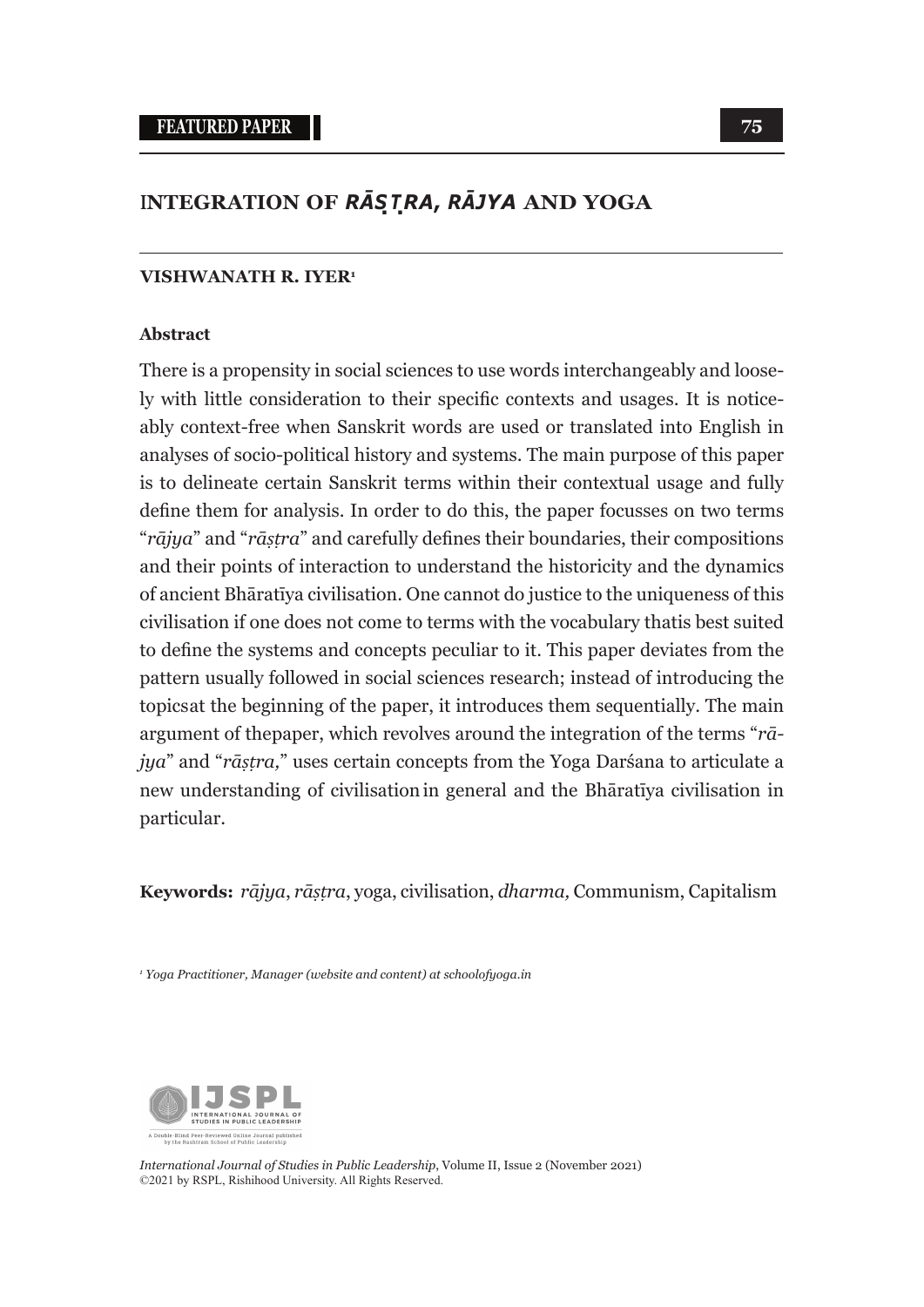### **A Brief Note on the Terms Used in the Article**

It is important to note that many Sanskrit words are contextual and hold no universal denotations. A brief explanation, therefore, of how the words are used in this article, would be in order.

I have used *rājya* for political entity, *rāṣṭra* for civilisation*, saṁskṛti* for culture, *saṃskāra* for rites of passage and *sampradāya* for local practices. The word 'realm' is used to denote any space that has a form (*rūpa).* The Sanskrit term for it is *kṣetra* (field of action) and cognition of this state is *kṣetrajña.*

Expanding on the above definitions, *rājya* can be described as any realm that has the following characteristics:

- 1. It has a form *(rūpa).*
- 2. It has a leader/ sponsor *(raja/yajamana).*
- 3. It has a system of governance for application of power *(dharma).*
- 4. It has a motility *(prāṇa),* which flows as various vāyu, such as *prāṇa*  (incoming resource), *apāna* (generation and disposal of waste), *vyāna*  (an aura or presence), *udāna* (communication and brand) and *samāna*  (operations).
- 5. It has a discrete identity *(Puruṣa)* and manifests in the environment (Prakrti).

*Rāstra*, on the other hand, is the bedrock or *dharma* of the *rājya*. It exists independent of the *rājya*. So even when political entities disappear or change, it remains within the region in different forms. In this article, *rāṣṭra* refers to the civilisation that encompasses the SAARC region as well as Tibet and parts of South-East Asia, where *yoga*, *jyotiṣ*, Buddhism, etc., are practised. For convenience, it is taken as the SAARC region.

It must be borne in mind that *rāṣṭra* is a practice based on existentiality, with the goal of being in cognition of individuality or *svātantrya*. This cognition covers a person, the civilisation and the state. The aim is to achieve complete situational awareness (awareness of the present). When this is achieved, the entity becomes a supreme-being or *puruṣottama.*

I would also like to mention that the translations of the *Śrīmad Bhagavad Gītā* used in the article are my own*.*

## **Integration of** *Rās***.***t***.** *ra***,** *Rājya* **and Yoga**

Governments the world over are predominantly based on Western systems (capitalism or communism), which tend to be intrinsically competitive. Competition, as is well known, morphs into power structures that aggressively pro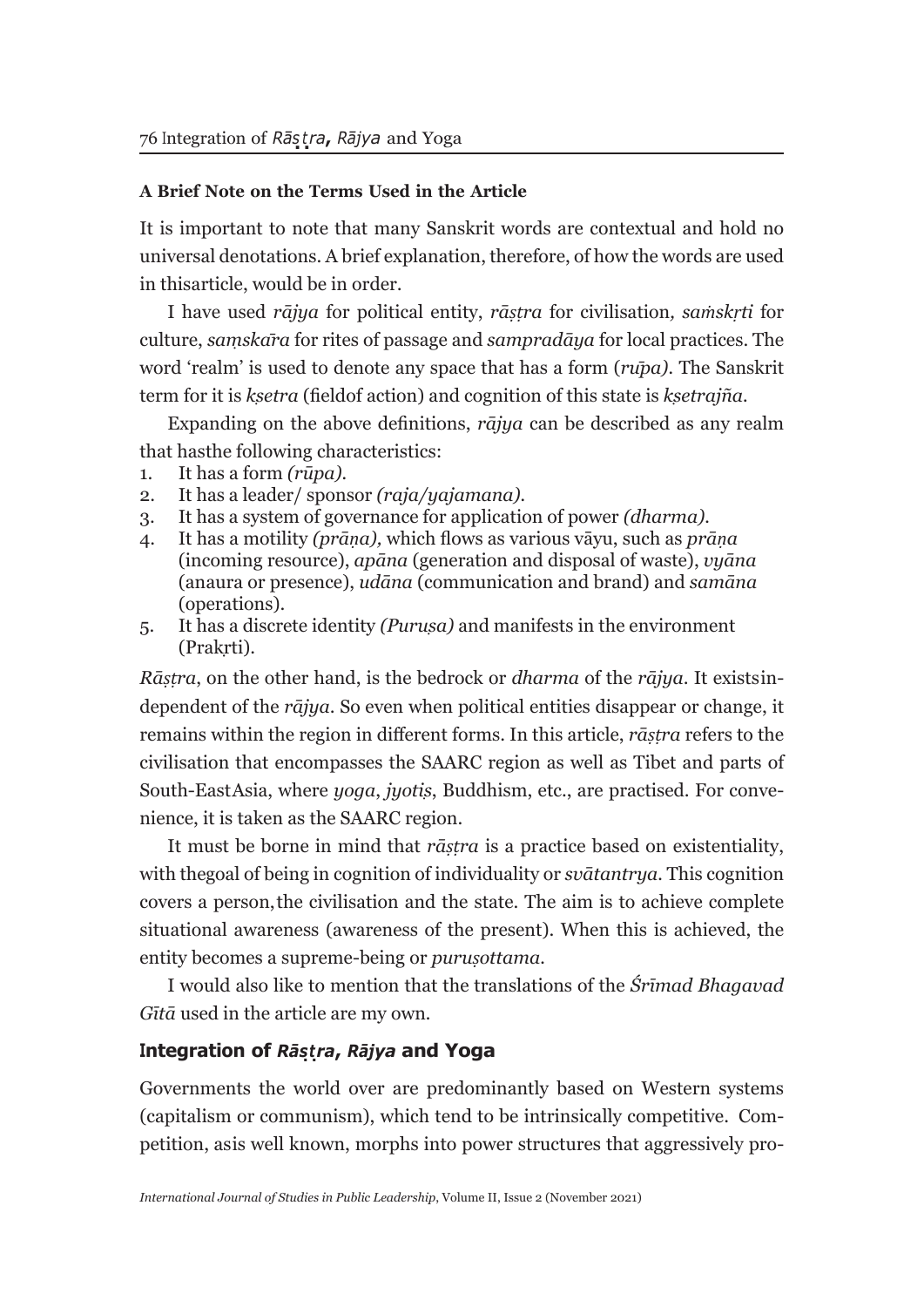mote their positions, which can only result in turbulence or chaos (*adharma*) within and between societies.

Indic civilisation or *rāṣṭra* believes that competition stems from greed and insecurity. It also accepts that differences between individuals and societies are natural. But it is of the firm view that rule-based-order *(dharma)*1 is the only way to build harmony within societies.

Before delving into the topic, it would be fitting to delineate the premise of*rāṣṭra.* It is primarily based on two realities:

1. Differences between people arise from variations in conditioning (*dharma)* 2. So, for a societal order to prevail, individuality *(svatantra)* must be respected. In effect, all entities, from the individual to state or *rājya*, must therefore build elasticity of tolerance in order to accommodate personal choice and space in the ecosphere.

But a few words of caution here: this does not mean that individual rights are paramount. On the other hand, *rāṣṭra* lays emphasis on teaching an individual that free-will *(svatantra)* extends only to the right of sacrifice *(yajñá)*  for maintenance of harmony and order *(dharma)*. For example, public buses in India mostly go full. When pregnant or old ladies come on board, other healthy passengers have the option of remaining seated or sacrificing their comfortable seat for a person who needs it more. Remaining seated is an exercise of the right to a paid seat. Sacrifice (*yajñá*) is the act of giving up that seat with no expectation of reward.

2. *Rāṣṭra* is unique in that it recognises that both sentient and insentient entities have equal rights to existence. And humans, being at the apex of the evolutionary pyramid, are the natural conservators with a responsibility of ensuring harmony within and between all entities.

It therefore behoves one to align his or her motility *(prāṇa)* with other entities at an elemental *(panchabhuta)* level. The onus for development of harmony and order depends on three things: the state *(rājya)*, the culture *(rāṣṭra)*  and the individual. Since the individual is the building block of both *rājya* and *rāṣṭra*, emphasis is on the individual to transform into an integrated person *(puruṣottama)*. This can be achieved through the practice of yoga.

This hypothesis is best demonstrated and tested by the age-old structured method employed in the *Brahma-sūtra* to systematically prove the ideas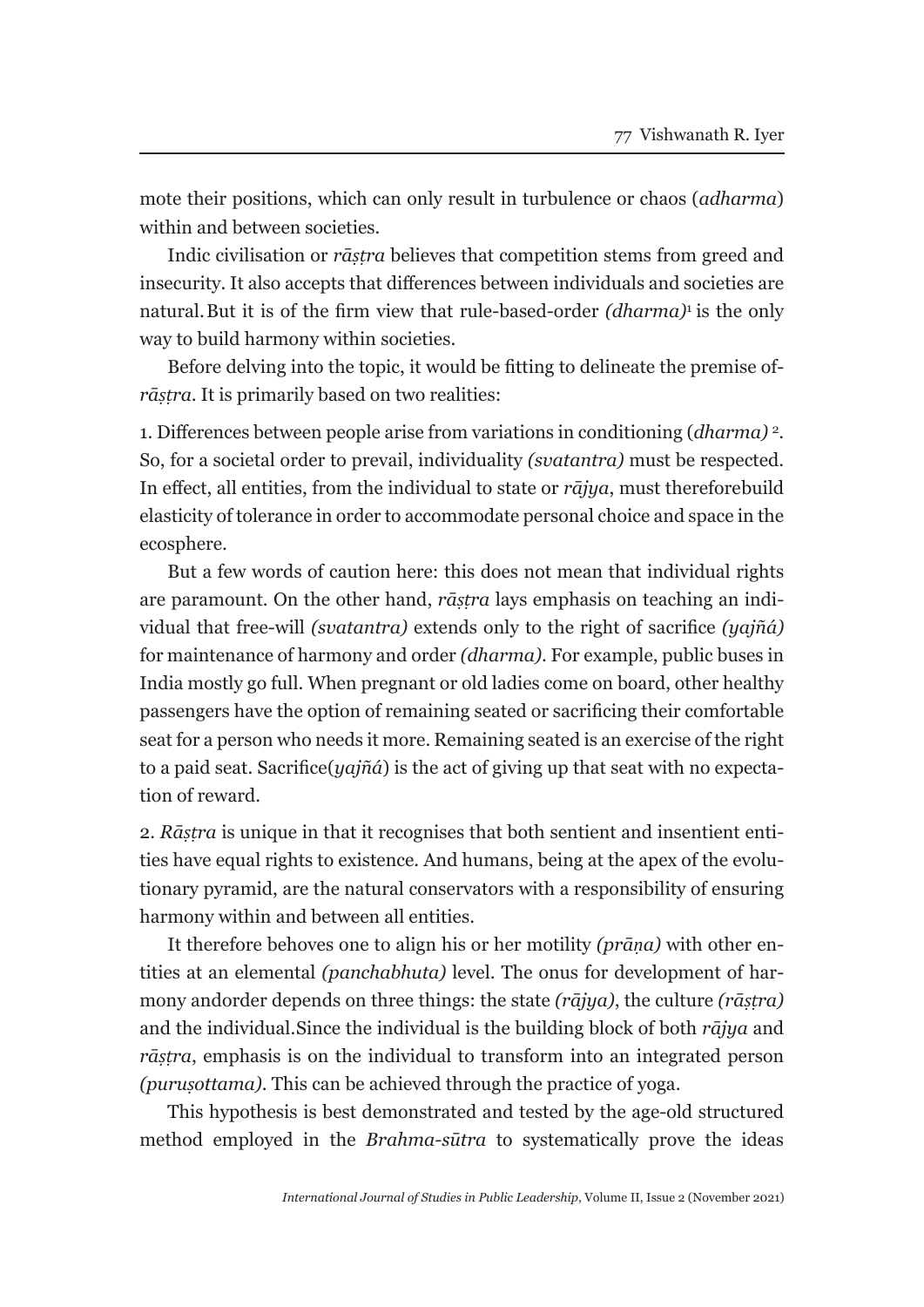of the *Upanishads (Radhakrishnan 1960)*. Each section or topic, known as *adhikāraṇa,* is codified into five parts:

- 1. *Viṣaya*: topic of the section.
- 2. *Vismaya*: issue at hand/ doubts/ problem statement.
- 3. *Pūrva-paksha*: introduction to the solution / background.
- 4. *Siddhānta*: theory and arguments/ solution and concept/ doctrine.
- 5. *Samgati*: threading of logic to form a cohesive and comprehensive argument / conclusion.

For ease of understanding, it would be good to split the argument of this essay into four sections:

*Viṣaya 1***:** To propose a governance system for *Bhārat* that aligns the *rājya*  with the *rāṣṭra*.

*Visaya 2*: To propose a system that integrates the individual with the ancient South Asian culture and civilisational roots *(rāṣṭra).*

*Viṣaya 3***:** To integrate *rāṣṭra* with *rājya.*

*Viṣaya 4***:** To integrate the individual with *rāṣṭra* with *rājya.*

## **Aligning** *Rājya* **with the** *Rāṣṭra*

## *Viṣaya* **1**

To propose a governance system for *Bhārat* that aligns *rājya* with *rāṣṭra*.

## **Vismaya**

Today, governance principles worldwide are a mix of capitalism and communism.

The two systems differ primarily on the rights of the individual vis-à-vis the state and compete with each other. Also, they assume that all entities embedded within the state are subordinate and exist for the benefit of mankind.

The defined behaviour acceptance criteria of these two governance systems are strong and compete in ideology, resulting in a high incidence of polarisation within and between societies. Naturally, this often results in turbulence within and between people, cultures and countries.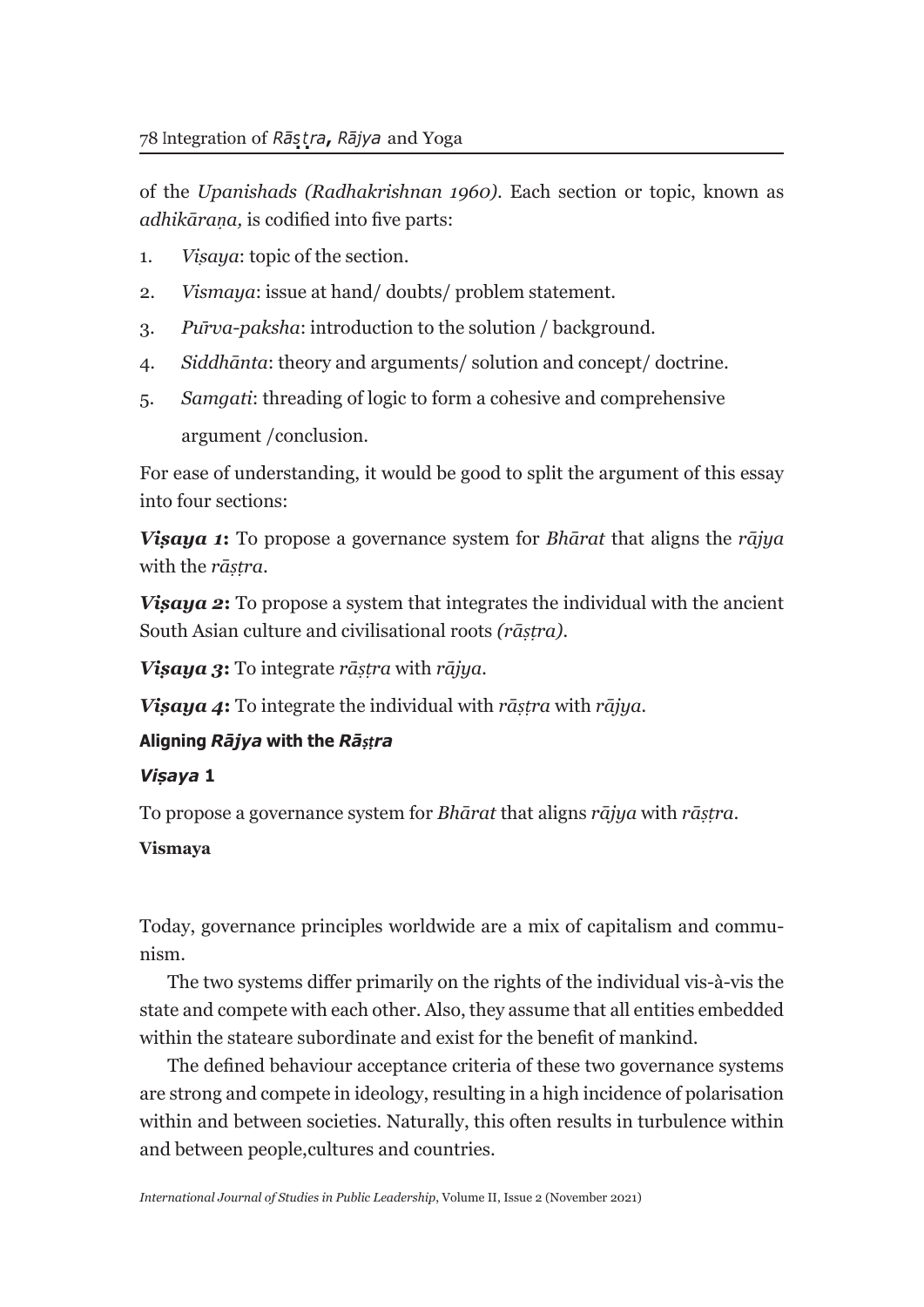#### **Purva-pakṣa**

The *rājya* governance model posits that all creation should be viewed as part of a synergistic eco-system with an inalienable right of existence and individuality. So, all creation must be viewed as equal (with equal gaze or *samadṛṣṭi*). Harmony is possible only if all the elements in this system maintain a symbiotic balance with one another.

#### **Siddhānta**

### **Components of Existentiality**

All ecosystems comprise earth, water, fire, air and space elements in varying proportions. All creations exist within the boundaries of this balance. For example, rain forests have a higher proportion of water, resulting in more vegetation, which forms the feed for animals. Unsurprisingly, this attracts predators. Humans, who are at the apex in the chain, also use this ecosphere to build structured societies. However, this is not possible in a desert where there is shortage of water or the tundra where the fire element is absent and everything is ice. Similarly, oceans do not have the earth or air element and only those that are specifically designed can survive in this eco-sphere. Finally, nothing survives in space, even birds have to return to land for food and water.

The motility that makes these five elements synergise with each other and evolve into creation is called *prāṇa* (motility). The five elements are called *panchabhūta* (five primordial elements). These elements combine to form sentient *(jīva)* as well as insentient entities *(jadam)* and each has its own identity/ self-worth (*asmitā),* which it strives to exhibit to establish itself as an individual *(svatantra)*. The integration of all this into a cohesive and balanced system is called yoga.

### **Components of Order and Harmony** *(Dharma)*

The ecosystem in *Bhārat* has evolved in such a way that lifestyle is in consonance with motility *(prāṇa)* and the five primordial elements. Food, language, dressing, homes and other aspects of living reflect the synergy of the people with the elements. This is why, the ancient civilisational rules of *dharma* posited that order *(dharma)* be governed by three factors— location *(sthala)*, time *(kāla)* and diet *(pātra).*

For example, Rajasthan and North Gujarat are predominantly hot and dry,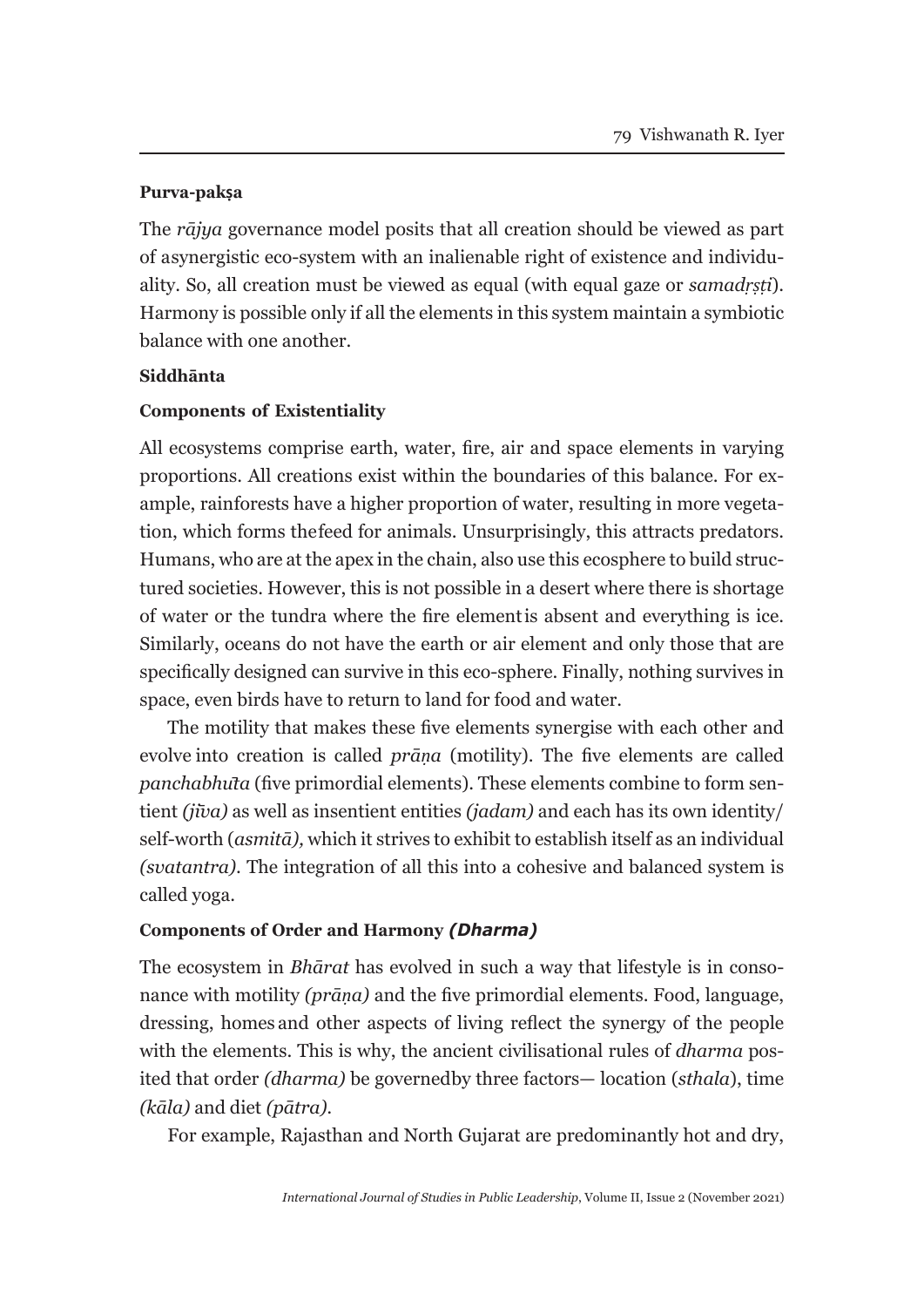so people here value water. Hence, whenever a guest enters the house, the first thing they offer is water, indicating value as well as courtesy to a thirsty visitor.

However, Bengal sits astride the Gangetic delta and is predominantly wet, so fish forms a primary part of the diet. But fish is not found in common Rajasthani diet, yet both societies follow same principles of order *(dharma)*.

Hence, it can be seen that even though people live in the same subcontinent and follow similar customs, they can have different habits, which are based on local conditions (*sthala*). This is how diet *(pātra)* and location (*sthala*) affect *dharma*.

*Dharma* (order or harmony) is the basis on which people live in peace with themselves as well as their environment. So, when people live in this state of natural harmony for a period of time, it becomes their conditioning or natural state.

Consequently, they remain at peace or in harmony for as long as the stimulus is in congruence with their *dharma*. Conversely, people get agitated and anxious when any stimulus impacts their natural state *(dharma).* This is called *adharma* or chaos.

This state of *dharma* and *adharma* covers all entities. For example, when a cow is fed meat, it is *adharma* (contrary to its natural state) and as a consequence, the cowfalls sick with "mad cow disease3."

#### **The Integration of Order, Self-Worth and Individuality**

Whenever a location is at peace or harmony for an extended period of time, all entities in the location begin to centralise on a common set of factors for stabilisation of their sense of self-worth and this is exhibited in the common way they react to stimuli. So, it can be established that extended periods of order result in a stable sense of self-worth and individuality of a population. It is important, however, to recognise that the converse is also true. Order in society can prevail only when all resident entities have a stable sense of self-worth as well as the ability to express it as their individuality. So, order *(dharma)*, sense of selfworth *(asmitā)*, individuality *(svatantra)* and society are co-dependent on one another for harmony.

It is important to note that the functioning of order, sense of self-worth and individuality are applicable to both sentient *(jīva)* and insentient *(jadam)* entities. For example, in a desert, the *dharma* of sentient (fauna: camels) as well as insentient entities (flora: cactus) is governed by environmental factors.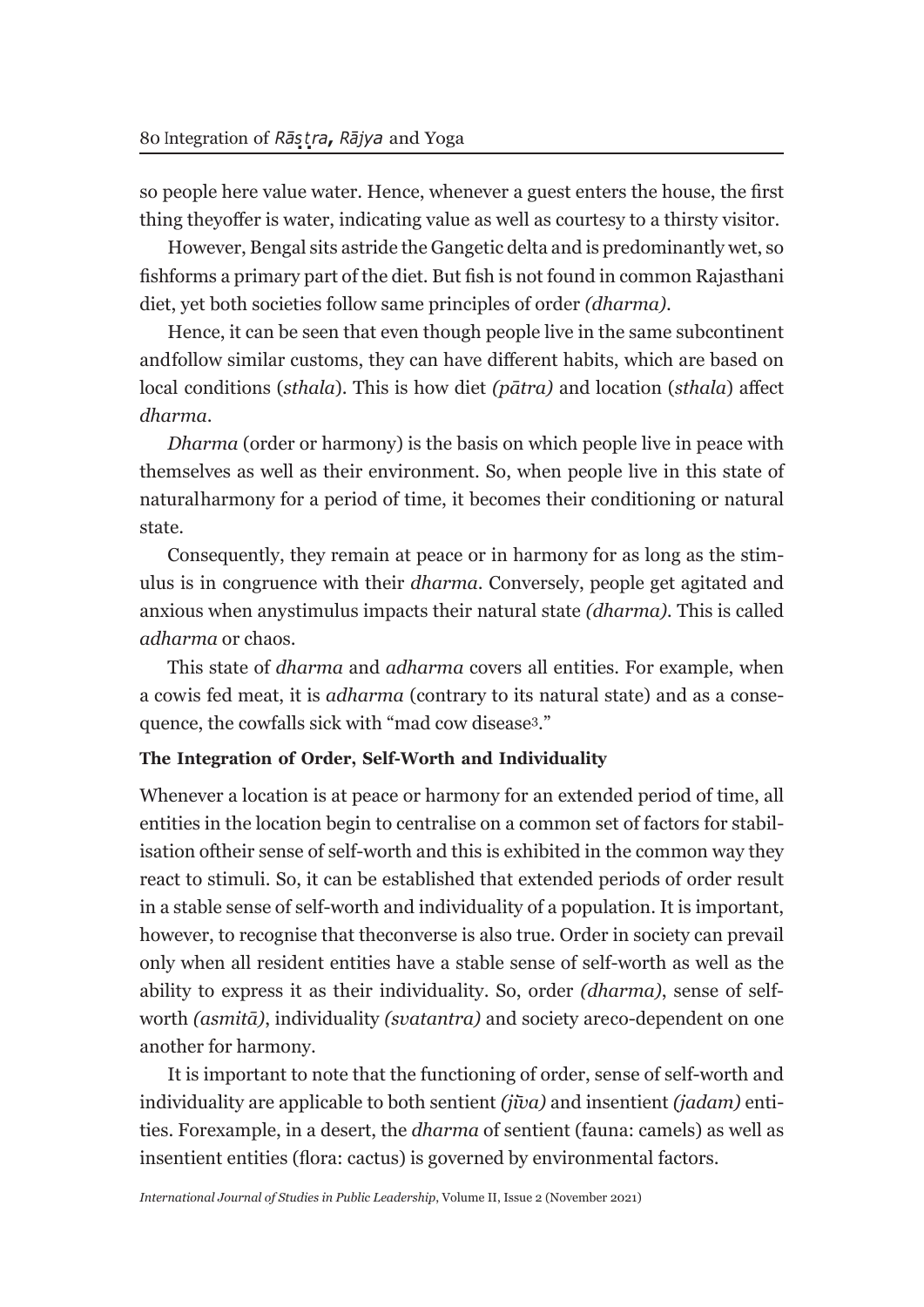For insentient entities, let us review a steel beam. The beam has its own shape and strength. This is its sense of self-worth. Its usefulness and contribution are its individuality. When the beam is subjected to load, it has an inherent ability to bear the strain and then it returns to its original form without loss of strength. However, if the beam is subjected to sustained load or loaded beyond its strength, it either breaks or deforms without returning to its original form and strength. The range under which the beam is able to bear the load is its elasticity, which represents order for the beam and its own natural state *(dharma)*.

Hence, it can be concluded that order *(dharma)* covers all entities and impacts their sense of identity as well as independence/individuality.

The sense of self-worth known as *asmitā4* means "this is me." Individuality, independence or free-will is called *svatantra<sup>5</sup>*, which is a compound word (*sva*  = *asmitā* or self-worth + *tantra* = weave of identity with behaviour). This is that which makes each entity unique.

### **Order or** *Dharma* **and** *Bhāratiya* **Civilisation** *(Rāṣṭra)*

We have seen that when people experience a state of harmony between themselves and their environment over extended periods of time, they develop more sophisticated and nuanced rules for order and harmony *(dharma)*. This becomes ingrained in their behaviour and forms a part of their identity as well as their individuality.

What then is the difference between *Bhāratiya* and Western civilisations?

Western societies have evolved from ancient Greek and Italian civilisations, but their cultures have evolved from Abrahamic philosophies, which posit that all creation exists for the benefit of humans6. This places order or *dharma* in a power hierarchy with humans at the top, controlling all other entities. As a result, relationships between man and earth are often driven by power and control.

*Bhāratiya* civilisation accepts that humans are at the top of the existential pyramid and posits that since all creation is equal by design (Swami Lokeswaranand, 2017), humans, by virtue of their ability to exploit others, have a greater responsibility for maintenance of harmony and order *(dharma)*. This makes humans conservators of creation, who maintain harmony and balance between various entities.

As a result, *Bhāratiya-rāṣṭra* ethos emphasises harmonious interactions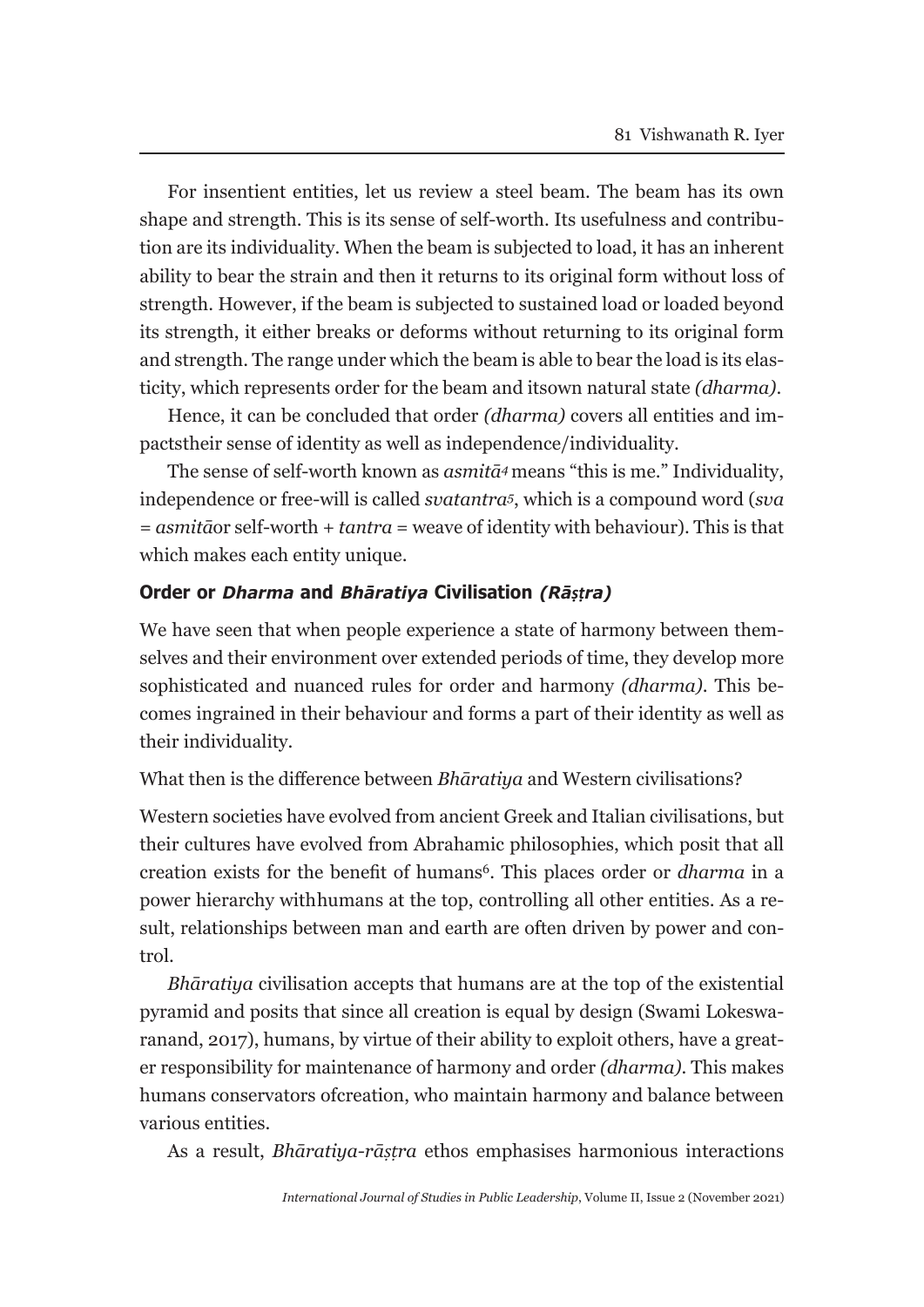of humans with other sentient and insentient entities such that all entities are accepted ashaving their own identity *(asmitā)* as well as individuality *(svatantra)*. This requirement of amenability towards all entities results in a *dharma*  where society is elastic, tolerant, resilient and amenable to change.

However, for the above ethos to become a practice at a civilisational level, it is imperative that every element of society that is capable of changing its construct, from the individual to the state, becomes aware and participates in all the nuances of harmony in action and maintenance. It is important to note, however, that the synergistic integration of so many diverse entities cannot become a practice in daily life unless the individual, by virtue of being at the top of the existential pyramid, subsumes his or her desire for personal gain at the temple of greater benefit of creation.

This concept that all creation is interconnected is called *vasudhaiva- kuṭumbakam,* which means that all creation is a family. An example of how *Bhāratiya rāṣṭra* exemplifies *vasudhaiva-kuṭumbakam* can be seen from the actions of Maharaja Jam Saheb of Nawanager7 during World War II, when he welcomed Polish refugees into his kingdom when he had no compulsion to do so.

The state is called *rājya* or ruling entity and comprises political and administrative elements within a hard border. In *Bhārat*, this would cover the panchayat at a village level, thereafter progressing into *zilla*, *taluk*, district, state and the country called India.

The civilisational underpinning of many of the SAARC countries *(rājya)*  such as India, Nepal, Sri Lanka, Bhutan, etc., is called *rāṣṭra*, covering all ancient cultures that sprang from this region, such as Hinduism, Buddhism, Jainism and Sikhism.

This civilisation seeks to integrate the state or *rājya* with its culture *(rāṣṭra)*  through a symbiotic weave of the individual with society so that all interact as close as possible to their natural state of peace *(dharma),* which results in minimum dissonance between the individual and other entities in the ecosystem. This is managed by creating a nuanced lifestyle practice where all actions are intended to bring peace and harmony within the self, society and civilisation.

It requires an inherent awareness in the individual of his or her sense of identity *(asmitā)* as well as the role in society *(svatantra)*. This can be split into an outward flowing awareness from the person into the environment, which is called *vijñāna* and an awareness of the person of his or her sense of identity or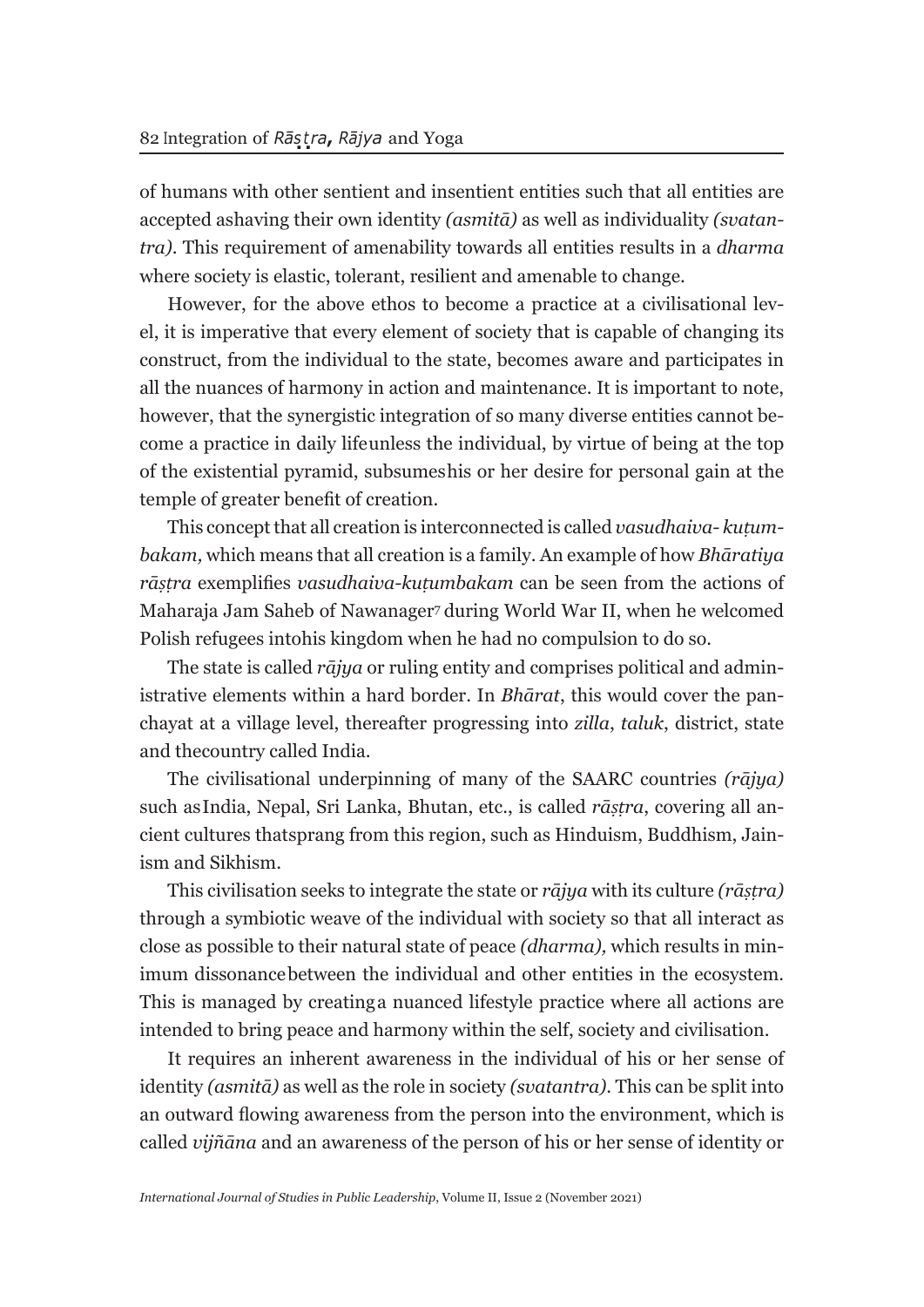self-worth, which is called *jñāna<sup>8</sup>*.

The integrated situational awareness is called *prajñā* and when a person is able to exist in a sustained state of complete situational awareness, it is called

*sthithaprajñā9.* This technique of increasing situational awareness is called yoga and is addressed in *Viṣaya 4*.

## **San. gati**

It can be concluded that the ancient *Bhāratiya* system is different from western systems of civilisation because it considers all creations as equal, *sthithaprajñā,* with humans at the helm. This position brings with it the responsibility of ensuring that all creations exist in harmony.

Since the onus of achieving harmony or *dharma* is on humans, the individual as well as the state must retain their awareness at every level and support the inalienable right of every entity to reach excellence *(svatantra)*. For this state to be achieved, every individual in the realm must be aware of his or her own self-worth *(asmitā)* and consciously subsume it for greater harmony in society.

## **Integrating the Individual with the Ancient Subcontinent's Culture and Civilisational Roots**

### **Viṣaya 2**

To propose a system that integrates the individual with the ancient subcontinent's culture and civilisational roots *(rāṣṭra).*

### **Vismaya**

We have concluded in *Visaya 1* that the individual is the core of civilisational development and culture is the integration of various societies as well as common practices. These ultimately form the underpinning of the realm.

What was the rāstra of the ancient Indian subcontinent like? What did it achieve?

What were its drivers?

### **Purva-pakṣa**

It is important to realise that the civilisation *(rāṣṭra)* is not a monolithic entity but an animate organism that lives, changes and adapts to new situations. So, the *rāṣṭra* is an entity with its own identity *(asmitā)* and *svatantra* (free-will or individuality).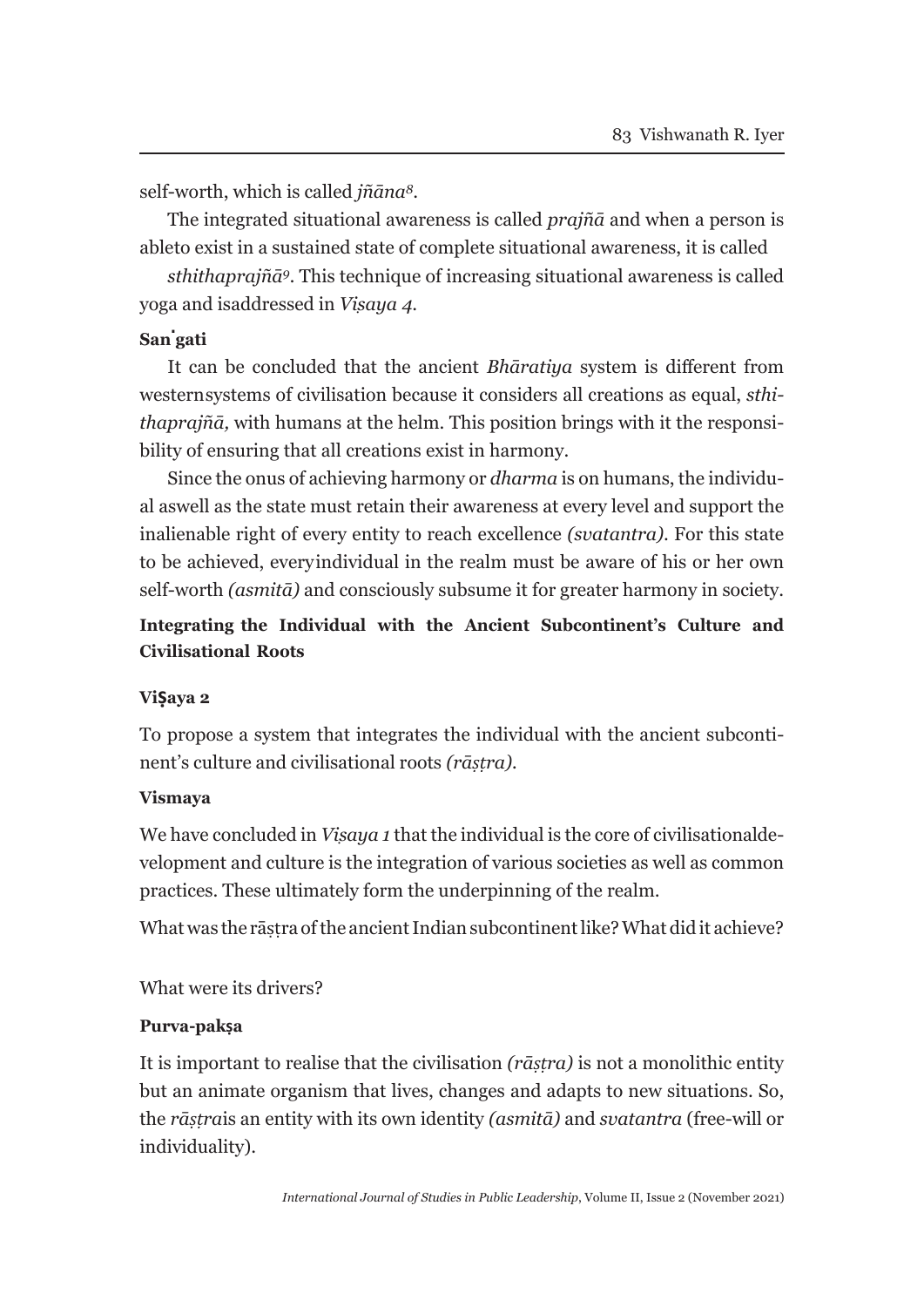The *rāṣṭra* of yore is still resident in *Bhārat*, though in a smothered form with adamaged sense of identity as well as individuality on account of years of oppression, suppression and mismanagement.

#### **Siddhānta**

The *rāṣṭra* is a living organism, so it must have motility *(prāṇa)10*. Motility is that life-force which drives all creation, sustenance and dissolution of materiality and it is what enables *rāṣṭra* to exist and sustain life as well as *dharma*  like a living entity.

However, the *rāṣṭra* cannot experience harmony without its residents conforming to order *(dharma)*; likewise, residents cannot experience harmony if the *rāṣṭra* is not intrinsically order based. If all entities are to remain in harmony, then the *rāṣṭra* should ensure that all entities, right down to the primordial elements *(panchabhuta)<sup>11</sup>* are in a state of balance with their inherent motility.

How does the *rāṣṭra* function as a living organism with its own motility *(prāṇa)* and identity in such a manner that order is maintained? The *rāṣṭra*  has a hardware and a software—the hardware of the *rāṣṭra* is the material manifestation of motility, the physical manifestation of the primordial elements *(panchabhuta)*. The software is the various forces that attract or repel entities, causing order or chaos (*dharma* or *adharma*). Obviously, today's *rāṣṭra*, on account of its historical tryst with external factors, is struggling to find itself, which accounts for the turbulence in its sense of identity *(asmitā)*.

#### *Rāṣṭra***: Its Identity, a Stable Underpinning for the** *Rājya*

Since the *rāṣṭra* derives its identity from its constituents and vice-versa, it would be appropriate to examine the basic building block or micro-unit of a *rāṣṭra*.

The basic unit of a *rāṣṭra* is the individual, and without the individual there can be no *rāṣṭra*. Individuals combine to form societies and the way they interact will determine the natural state of harmony specific to their society. This is called *dharma* and when people live within those parameters, there is harmony or order. However, since individuals have a lifetime and are fickle, they cannot be expected to contribute towards the lasting stability of a *rāṣṭra*. It has to be something more substantial. It also cannot be the home, because a home has an intimacy that makes deep attachment and sentiment inescapable. This makes the transactions biased— order, balance and a sense of identity are very specific to the family as an entity.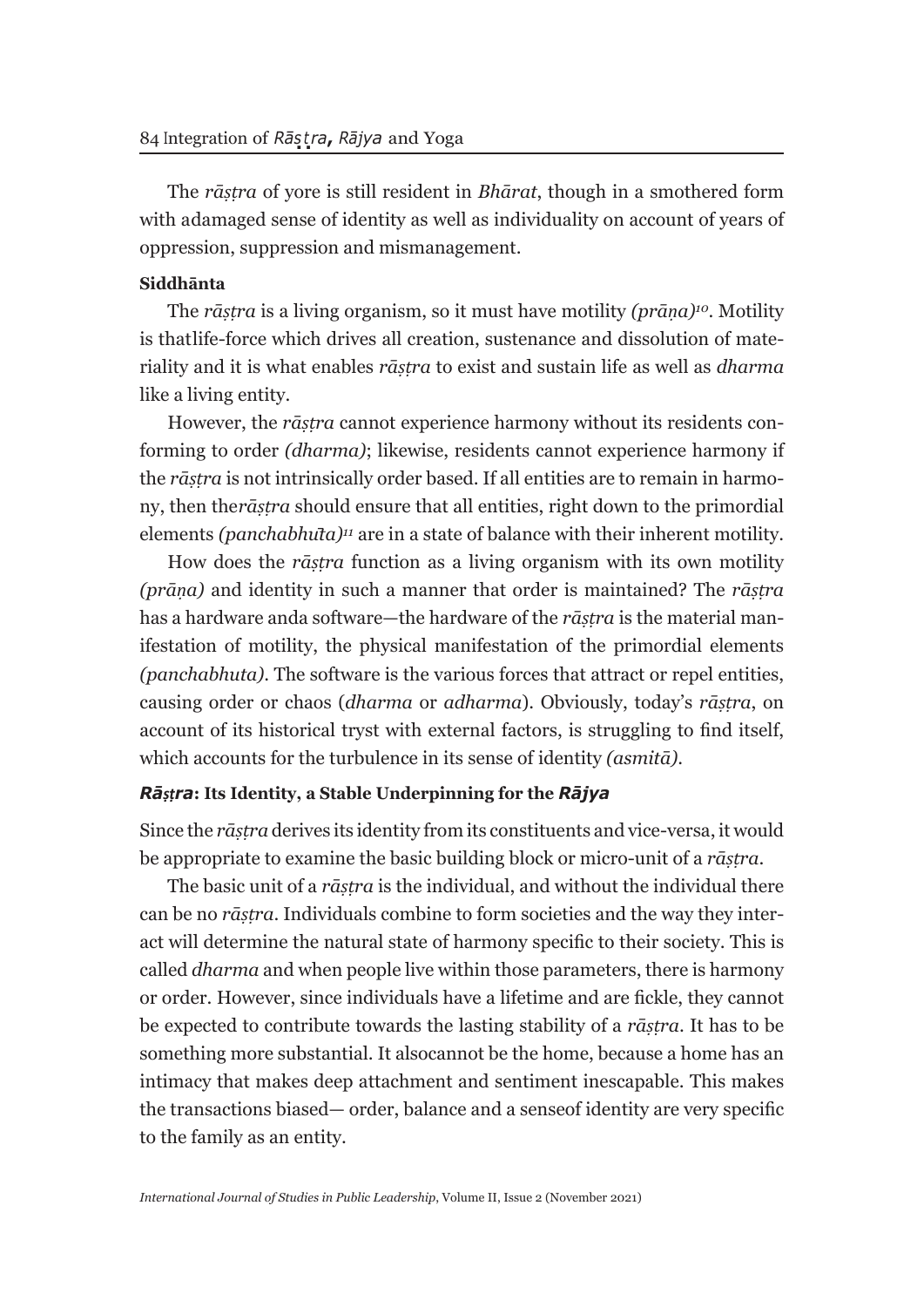The lasting source of stability is the village because it is substantial enough to have its own identity. Also, the village, while being dependent on the individual for existence, is independent of the individual for its identity. Even if one individual were tohold sway for a brief period of time, after his or her departure, the centre of gravity of the village will shift to its natural state of existence. This is similar to how heads of state can sway a country's standards/methods while in power.

For example, in 1962, India's leadership weakened the military. The result was a debacle. However, in 1971, the leadership built a strong military and diplomatic front. This resulted in victory and the creation of a nation. However, throughout their rules, the intrinsic quality of *Bhārat* continued to remain unchanged.

Also, since the village has a border, it has a form *(rūpa)*. From the form, the village derives its identity. This makes it an integrated micro *rājya* with a *rāṣṭra*. However, since the village also represents the people of the *rājya*, the motility of the village can be extrapolated to become the civilisational underpinning of all further administrative or political entities *(rājya)* such as *taluk*, district, state or country.

### **Determining the Identity and Motility of a Village** *(Gra a)*

The *rāṣṭra* views all sentient and insentient entities in the village to have specific roles to function in their existence and to express their identity. This includes dogs, cats, cows, houses, streets and the village itself.

The way all these come together defines the identity as well as individuality of the village. The chemistry of various entities is driven by motility *(prāṇa)*, which exists in five forms:

- *Prāna-vāyu*: incoming motility, in the form of income, electricity, water, transportation, firewood, gas, etc.
- *Apāna-vāyu*: outgoing motility, which manifests as pollution control of the primordial elements, such as soil erosion and maintenance *(prithvi)*, water pollution and reduction of toxicity *(áp)*, thermodynamic balance *(agni)*, air pollution *(vāyu)*, and noise pollution *(ākāsha)*.
- *Vyāna-vāyu*: how the village presents itself, measured by the beauty of its houses, cleanliness of the streets, garbage collection, commercial enterprises and quality of infrastructure.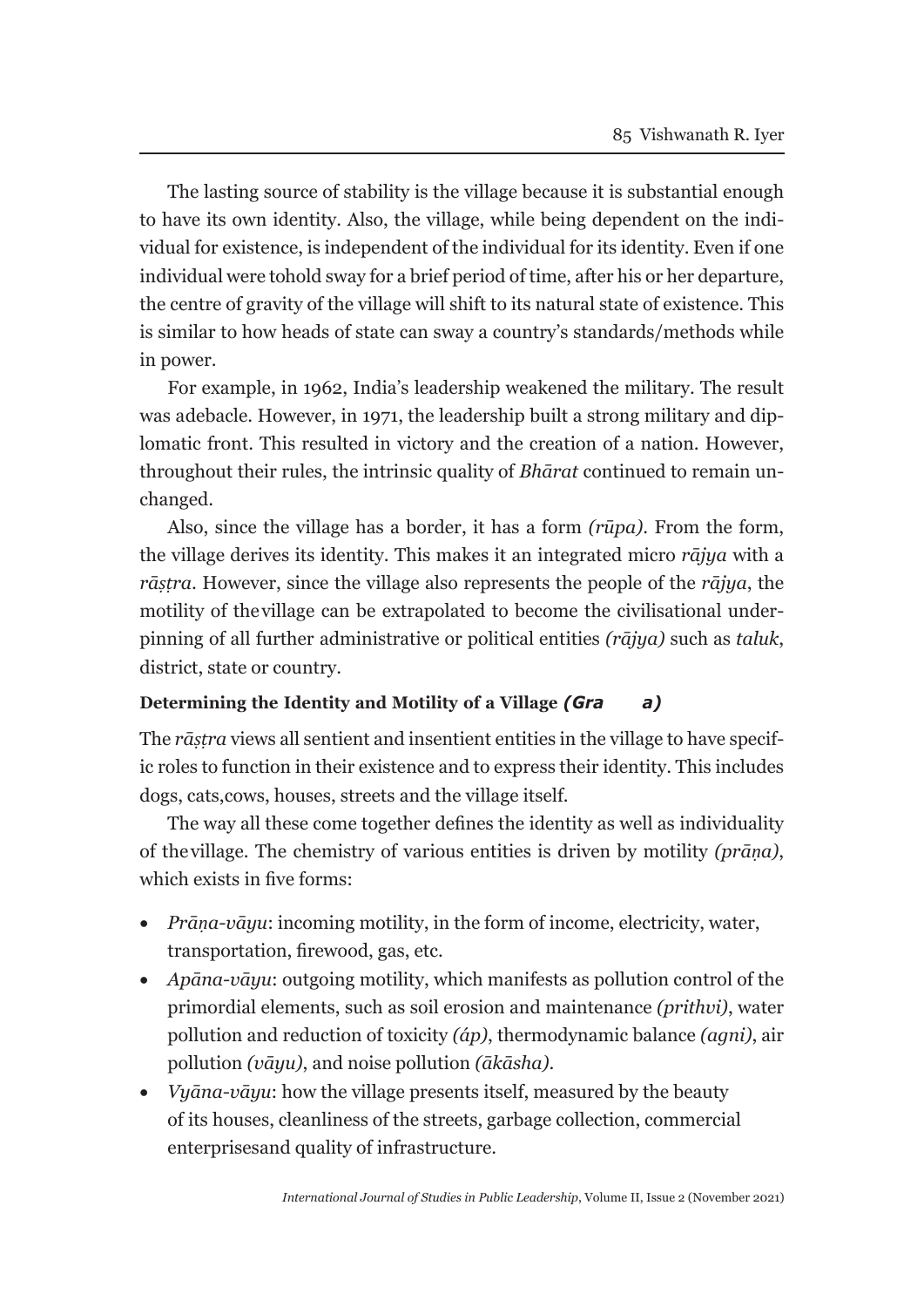- *Udāna-vāyu*: how the village represents itself, and this is determined by how the elected representatives and people portray the village.
- *Samāna-vāyu*: this is the circulation of motility within the village. How people interact with each other, restrictions between people, whether construction hampers movement of *panchabhūtas* (stagnation of water, existence of rubble, no air circulation, etc.).

Whenever there is a stoppage or impedance of *prāṇa*, such as when canals or drains are blocked, this impacts the identity *(asmitā)* of the village. Similarly, when people of a village are found to be quarrelsome and greedy, its identity gets affected. When a village is peaceful and harmony prevails, the inhabitants are content, thereby impacting the village identity. The three qualities of sluggishness, greed and balance are called attributes or *guṇa* and impact the flow of motility *(prāṇa)*.

Thus, we can see that the quality of integration of hardware and software determines the identity and individuality of a village. This then is the basis of software for a *rāṣṭra*. The efficacy of the software of a *rāṣṭra* depends on the level of congruence in the natural states *(dharma)* exhibited by its constituents, both sentient as well as insentient entities, such as people, land, houses and livestock.

Since there is enormous variance in the inherent natural harmonics of these constituents, harmony can only be achieved when people, being the conservators, view each other and other entities as equal (*samadṛṣṭi* or equal gaze), in performing a role to keep their village harmonious.

The impact of the flow of *prāṇa* on the insentient aspects of the village has been detailed above. What about motility between people?

People of the village work as generalists as well as specialists and these roles are classified as *vārna* (colour)12. All people start as workers and work their way up the value chain to become business people, protectors of order or conceptual repositories of order. So how does the village ensure that discrimination between roles as well as power balance is minimised? This is done by instilling a sense of sacrifice in all personal effort, called *yajñá* or sacrifice. The intent is that people work for the well-being of all without discrimination of role when all action is performed as a sacrifice.

### **Dharma Yokes Var***ṇ***a with Work, Personality, Duty, System and Environment**

*International Journal of Studies in Public Leadership*, Volume II, Issue 2 (November 2021)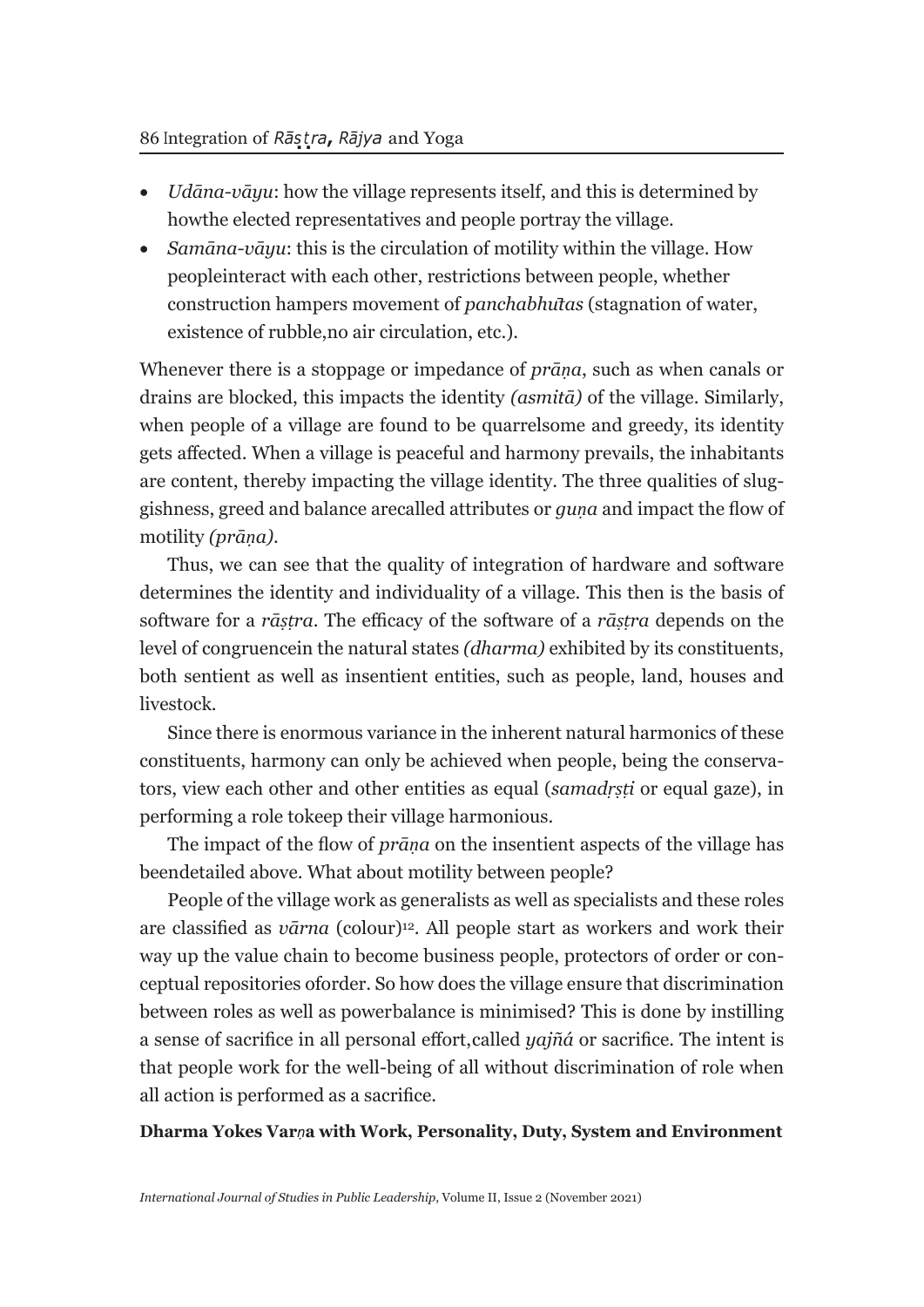"A warrior *(kṣatriya)* needs to be able to maintain awareness in battle; his *dharma* or duty is to fight and defend. If he runs away from the battlefield, then he compromises the integrity of whatever he protects and loses his *dharma*  or equilibrium. To perform his *dharma,* he has to overcome the fear of death. Similarly, a teacher's *(ācārya) dharma* or duty is to teach and develop students into responsible citizens. If he or she is afraid of the opinions of others, then he or she would never be able to teach effectively and build good citizens. Next, the *dharma* or duty of a business person *(vaiśya)* is to increase material value without lowering integrity. When integrity is lost or when the business person is afraid of risk, *dharma* is lost. Finally, the *dharma* of a farmer is to grow food; he must not stop sowing because he is worried that there may be no rains. That fear would result in famine and destruction of society<sup>13</sup>."

Interestingly, the village also acts as an incubator for people development. Peoplestart as novices in the village and as their expertise in their chosen trade evolves, they migrate to the *rājya* seeking betterment. In this manner, they also take their *dharma* with them to the *rājya*, thus bringing cohesiveness into *dharma*. So the *rājya* becomes a melting pot of various *dharma,* which is moulded together by people who have evolved into being able to manage the *rājya*.

### **Difficulties in Deriving a** *Rāṣṭra* **That is Uniform Across the** *Rājya* **and the Resolution**

The underpinning of *rāṣṭra* is order *(dharma,)* which is dependent on *sthala* (place), *kāla* (time) and *pātra* (diet). This makes *dharma* (natural state) a variable. As mentioned, *dharma* gets impacted by time, both when events occur and over extended periods. For example, countries that have experienced war and strife over extended periods of time or peoples who have been controlled/ colonised/ subjugated for long periods of time will have a *dharma* that reflects a damaged sense of identity as well as individuality.

Also, the stage in life or *a rama* impacts *dharma*. There are four stages— single *brahmacharya-āśrama*), family (*gārhasthyāśrama*), retired (*vaaprasthaśram̄a*) andrenunciate (*sannyāsāśrama*) and a person's cognition as well as *dharma* will change with the stage he or she is passing through.

Finally, *pātra* (diet) impacts the *rāṣṭra* as well. Quality of ingredients, methods of preparation, serving styles as well as eating practices, all impact societal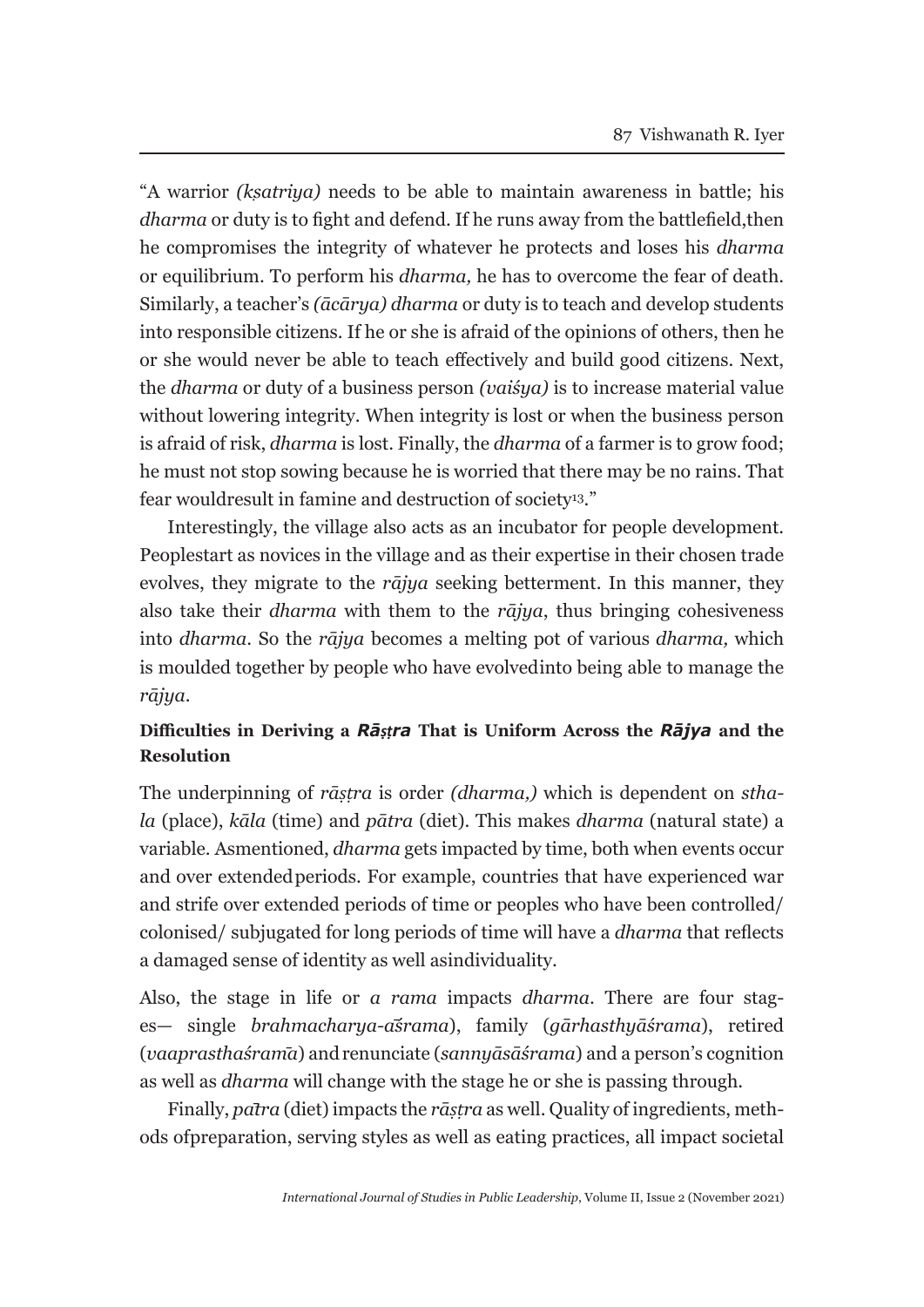interaction and conditioning *(dharma).*

So, we can see that there are infinite variables that impact the dharma of societies. This is evident in *Bhārat* where there are large differences across regions. Realistically, these differences should result in chaos *(adharma)*. So, how does the *rāṣṭra* reconcile with these incongruences?

The backbone of the *rāṣṭra* is the *saṃskara14* (rites of passage) and *nitya-karma* or daily duties. Both are followed by everyone in the *rāṣṭra. Saṁskāras* mark the goalposts at various stages of life and are common to everyone. *Nitya-karma* may be different for different people, but they all have elements of the five major sacrifices *(pancha-maha- yajñá)* and charity *(dana)* as well as visits to the local temple.

For example, the current *saṁskāras* followed almost universally in *Bhārat*  are*namakaraṇa* (naming ceremony), *vivāha-saṁskāra* (wedding ceremony), *sīmantonnayana-saṁskara* (parting of the hair or seventh month ceremony) and *antyeṣṭi* (death ceremony).

Another common factor across the *rāṣṭra* is the almanac. The *rāṣṭra* follows an almanac which is based on the movements of the Sun and Moon, such as *uttarāyaṇa* and *dakṣiṇāyana*, *rāhu*-*kālam*, *nakṣatram* and *rāśis<sup>15</sup>*. This makes events common.

Lastly, the *rāṣṭra* is defined by its common festivals, such as *Shankaranti* in January, New Year in March-April, *Dassehra* in October or so and *Deepavali*  around November.

The important thing to note is that while these ceremonies are followed throughout the *rāṣṭra*, each community *(jāti)* follows its own practice. So, across the *rāṣṭra*, there is a congruence as well as divergence of practices within the framework of ceremonies. This makes *Bhāratiya-rāṣṭra* a resilient shock absorber of change.

While *saṃskara* (rites) and *sampradāya* (practices) anchor the people to a location, this varies between various communities *(jatis)* in the same village *(grāma)*. So, a centre of identity is required within the village that brings the various peoples together on a single platform. This role is fulfilled by the village deity *grāma-devata*.

The *grama-devatā* fulfils the following roles:

The *grāma-devatā* acts as a centre of identity for the village; even those who have left the village identify their roots through the *grāma-devatā*. It brings the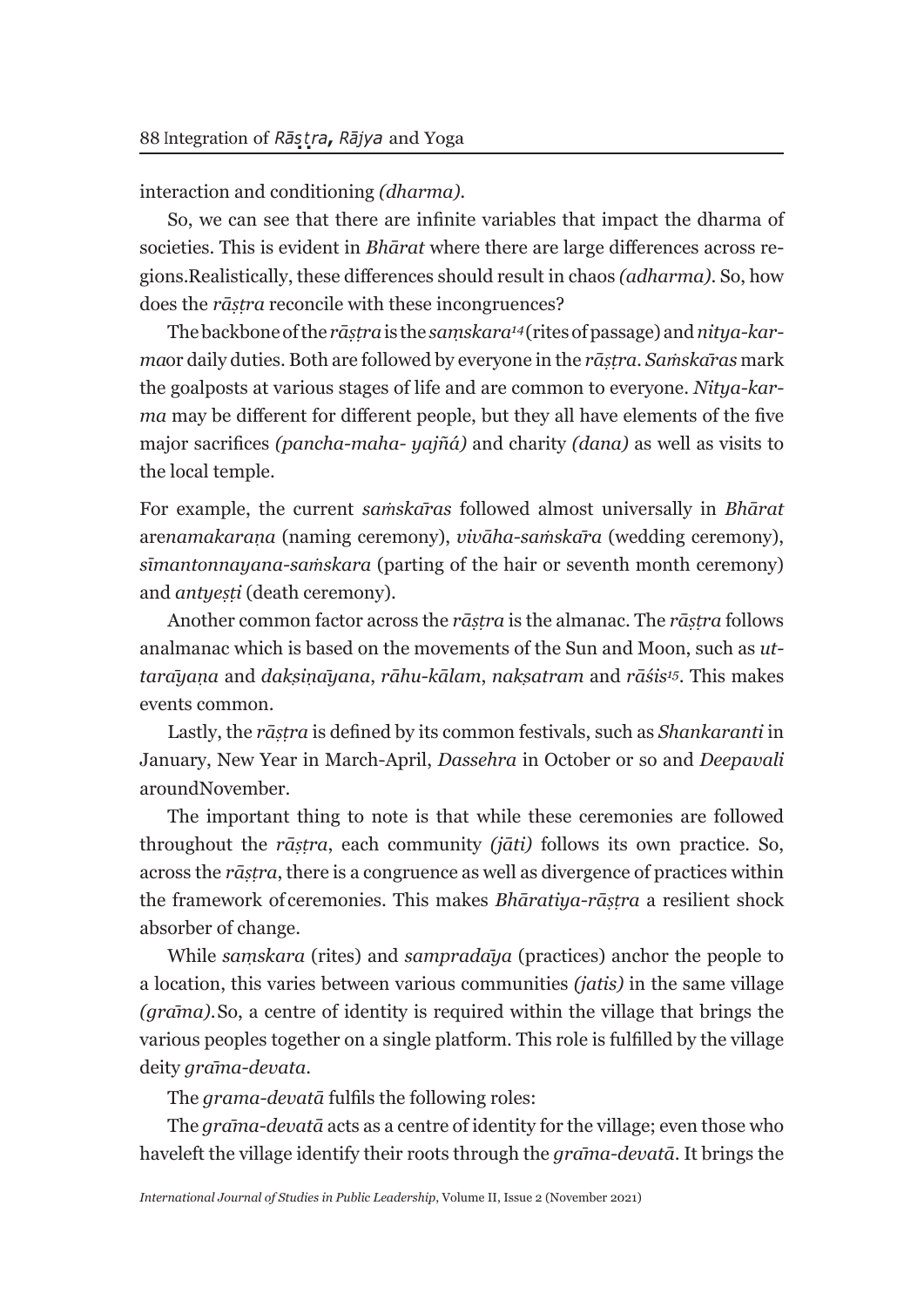village with its myriad practices together on one platform. The reason for this is that the *grāma-devatā* by itself has no capability for sustenance except what is given by the village. Since it is helpless to look after itself, the villagers are forced to look after it. This brings all villagers together to develop a single *dharma* that covers every entity in every stage of existence *(āśrama)* in the village *(grāma)*.

This is why temple functions are not meant to be sponsored by a single entity but conducted from contributions from every villager. This brings all the villagers together, builds an attachment to the *grāma-devatā*, encourages intra-village communication and helps develop cohesiveness and integration of *dharma* (conditioning and development of practices).

Also, the *grāma-devatā* fills a subtle power vacuum. Not all issues and problems can be resolved by the panchayat *(rājya)*. Often, villagers vent out their personal day-to- day issues in the non-judgemental presence of their *grama-devatā*.

Temples form the identity of the village, akin to brand ambassadors. Wellmaintained temples bring great fame to villages such as Thillai-Nataraja temple in Chidambaram, Meenakshi-Amman temple in Madurai, Chamundi temple in Mysore, Tryambakeshwar at Nashik, Shri Balaji at Tirumala, etc.

Last, the temple is the place where charity is practised. When villagers participate, there is a generation of goodwill, kindness, tolerance and charity. In the end, this becomes part of the village identity.

Unfortunately, today these temples have stopped being the bulwark of *dharma*.

Almost all functions are sponsored and participation is selective. Temple lands have been usurped and their finances are in a mess. A renaissance of temples is desperately required for rejuvenation of the *rāṣṭra*.

## **San . gati**

It can be concluded that while the *rāṣṭra* is the underpinning of the *rājya*, the underpinning of the *rāṣṭra* itself is *dharma* (order or natural state). While *dharma*, being the natural state of all entities, is co-dependent on all aspects of creation, it is humans who have the ability to change and be most affected by *dharma*. The *rāṣṭra* recognises this and is designed to create an ecosystem that builds an inclusive and symbiotic tolerance to various entities within society.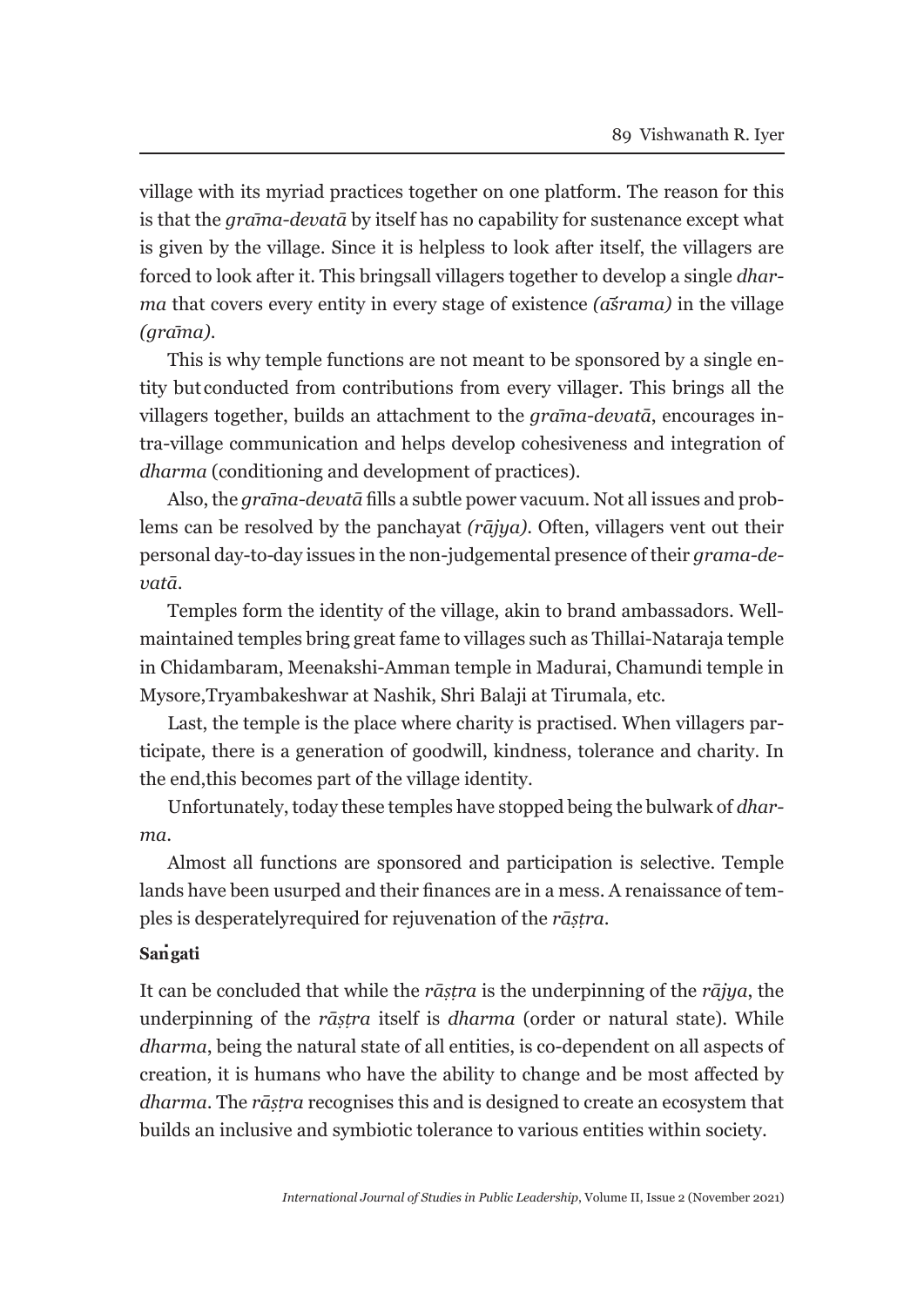What this means is that while the natural harmonics of various societies *(dharma)* may differ due to location *(sthala)*, diet *(pātra)* and time *(kāla)*, the civilisation *(rāṣṭra)* harmonises these diverse societies through various practices such as *samskāra* (rites) and *sampradāya* (local practices). The state ensures material wellbeing of the civilisation by material flow of energy such that there is no impediment to motility *(prāṇa).* This is done by ensuring that the flow of motility *(prāṇa)* is without break or agitation in all material aspects of the environment. Backed further by increasing awareness, humans can then cohabit with one another other and other entities as equals *(samadṛṣṭi)*, judging all contribution for quality and dedication of input *(śraddhā)* as well as spirit of sacrifice *(yajñá)*.

Since *dharma* within the *rāṣṭra* is likely to change due to situations and stimuli, the *rāṣṭra* stiches societies together by prescribing common life-events where people of various *vārna* (colour or background) can come on the same platform. As mentioned earlier, one critical integrator of *dharma* is the village deity, which acts as a brand ambassador and anchor of the village.

The *rāṣṭra* is, therefore, flexible and resilient, creating an elastic society that amalgamates varying lifestyles and personal preferences. Besides, it possesses the ability to absorb shocks and changes without losing its inherent symbiotic capability.

### **Integrating** *Rāṣṭra* **with** *Rājya*

#### **Viṣaya 3**

To integrate *rāṣṭra* with *rājya.*

#### **Vismaya**

How does the *rāṣṭra* integrate with *rājya* to build a scalable, sustainable and resilient *rājya*? Here, *rājya* is *Bhārat*, also known as India.

#### **Purva-pakṣa**

We have seen that *dharma* is the underpinning of *rāṣṭra,* which determines the identity *(asmitā)* as well as individuality *(svatantra)* of both the individual and the *rāṣṭra*.

It stands to reason that the quality of *dharma* will impact the state *(rājya)*  and will be exhibited by it in all its forms, from the panchayat to *taluk*, district, state and centre. This means that integrating *rājya* with *rāṣṭra* systemically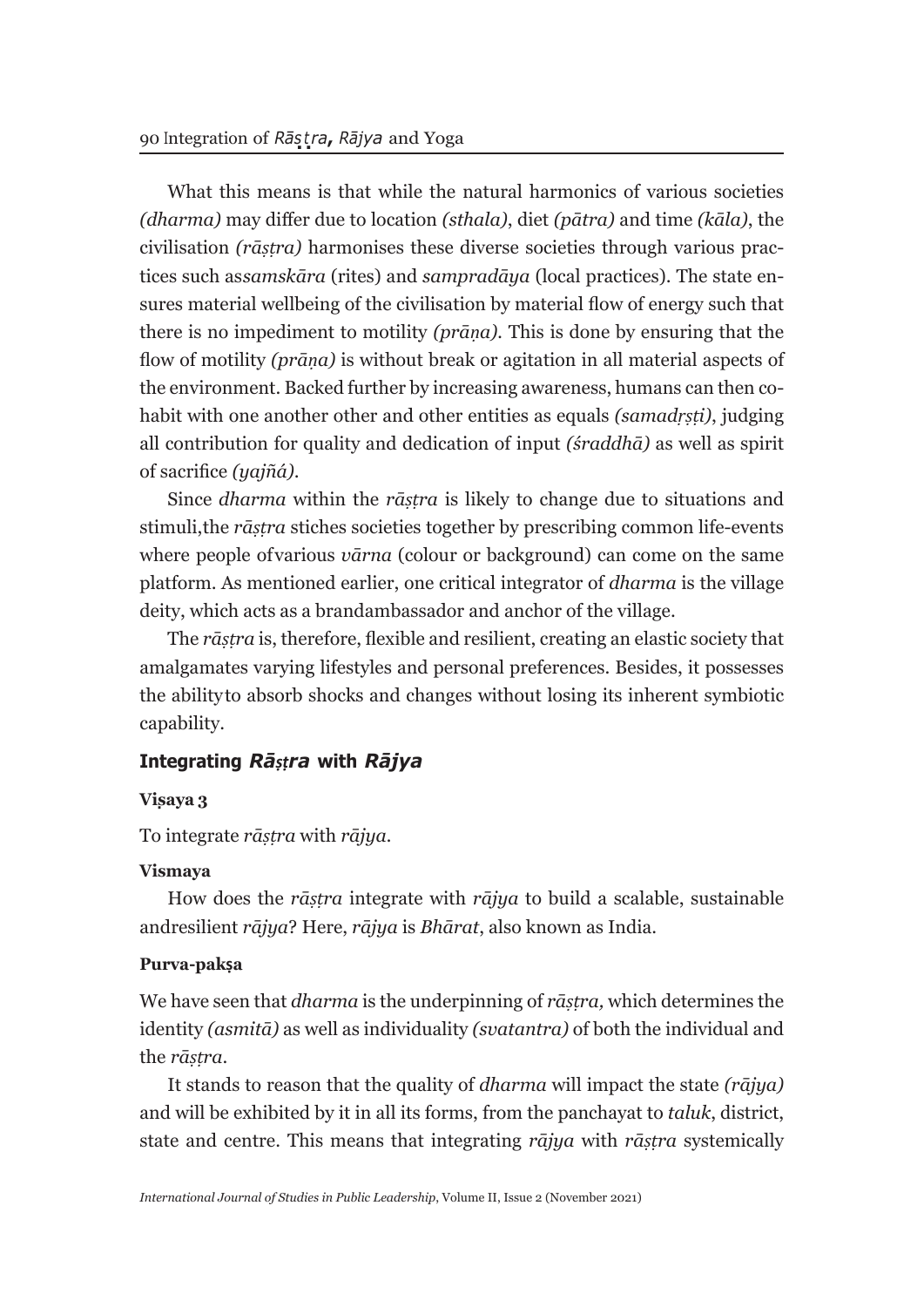is critical for the governance of the *rājya* in a manner that ensures free-will or individuality *(svatantra)* for all entities in the *rājya* and that the *rājya* treats all entities within and outside it to achieve harmony of all creation *(vāsudhaiva-kuṭumbakam)*.

#### **Siddhānta**

#### **Concept of** *Rājya*

The *rājya* is a political and administrative entity that has a hard border. Its smallest entity is also the village *(grama)* and the micro-administrative entity is the *panchayat*. This is explained by Sri Krishna in *Śrīmad Bhagavad Gītā*, Chapter 13 *(kṣetra-kṣetrajña-vibhāga-yoga),* where Sri Krishna calls *kshetra*  the realm and its cognition as *kshetragnya*.16 This cognition of *rājya* covers all sentient and insentient entities as well as their *rāṣṭram* in the realm, including villages, *zilla*, *taluks*, districts, states, country, even companies, societies, markets, etc.; in fact, anything that has a hard border and has systems regulating its functioning.

#### **Concept of** *Svātantrya* **(free-will/ individuality) of** *Rājya*

What is a *rājya*? How do the principles of *rājya* apply to various collectives of people such as village, *taluk*, district, state and centre? For a start, the *rājya*  is established by people with a common cultural/civilisational ethos *rāṣṭram,*  which has a fixed border that gives it a form *(rupa)* and an identity *(asmita)*.

The free-will/ individuality *(svātantrya)* of a country is the way it is perceived by its people, other peoples and countries. Importantly, this perception is an outcome of the way people perceive their own *rājya,* which would be reflected in the way they carry themselves and behave.

For example, if the people have a balanced view of themselves and behave in a responsible manner, that country would be considered to be in harmony with its own nature *(sāttvic).* Next, if the people of a country behave in an aggressive manner and bully others, they would be considered a volatile or greedy country *(rājasic).* Finally, if the people of a country are deluded, confused and weary or if the people do not resonate with their government, it would be a deluded country *(tāmasic).*

Obviously, no single *quna* should dominate public discourse, but people's conditioning *(dharma)* would determine their individuality *(svātantrya),* reflecting the way in which citizens and the country behave in their respective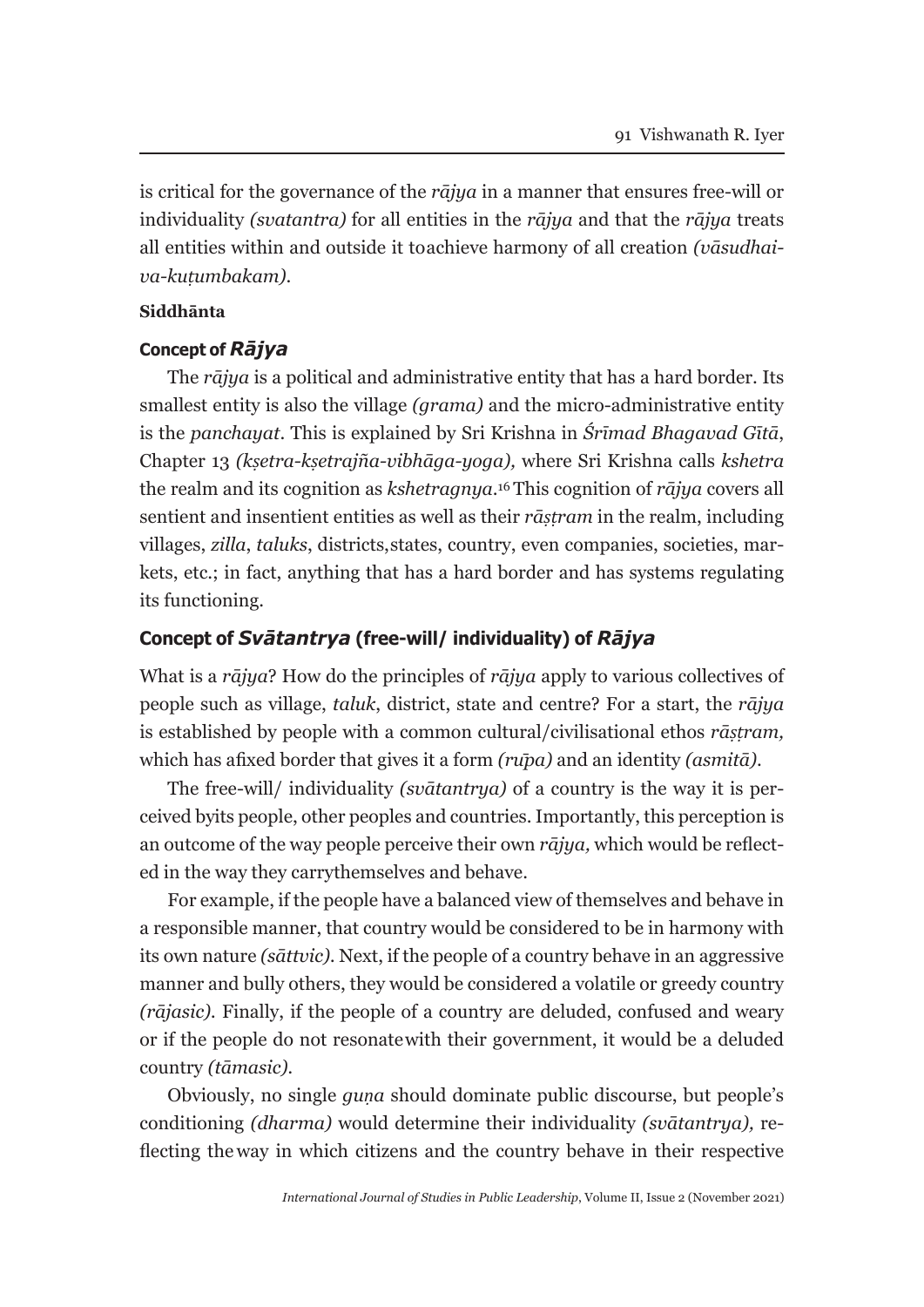environment. Since people live in the country for betterment and harmonic living, is there a template on which a country's development could be based? Ancient texts from *Bhārat* speak about *puruṣārtha* [24] *(puruṣa* = human + *artha* = reason) which means reason-for-living or raison-d'etre of human existence. *Puruṣārtha* principle states that people live for *artha—* material gain, *kāma—* sensual pleasure, *dharma—* harmony and order, and *mokṣa*—freedom from seeking.

The question that needs to be answered is does freedom from seeking or *mokṣa* fit? Yes! When people have sought and enjoyed material *(artha)* and sensual pleasure *(kāma)* in harmony *(dharma),* they begin to look for answers to questions such as these: "What is life?", "Why am I alive?", "Does life have a purpose?", etc. This takes them into an esoteric world that culminates with freedom from materiality *(mokṣa).*

Therefore, any country that wishes to exist with complete free-will *(svātantrya)* must be able to create for its citizens circumstances to delve into the mysteries of life and death as well as existence. Not encouraging people to seek freedom from materiality *(mokṣa)* would condition people into viewing materiality as life's sole objective, which really is the basis of capitalism.

Also, practice of *mokṣa* brings with it finer altruistic sentiments of charity, tolerance, equal-gaze, non-violence, etc.

## **Application of the Principles of** *Puruṣa tha* **(Reason for Human Existence) to the Management of the Country**

- *● Artha* (material progress) is obviously material well-being, availability of food, shelter, clothing and infrastructure such as transport, electricity, availability towater, etc.
- *● Kāma* (sensual balance) is the softer aspects of *artha.* For example, while shelter might be available, if it is designed and constructed in a haphazard manner, badly designed or dilapidated, there can be no positivity about the place and residents would be unhappy. If food is spoiled, cold, unappetising or lacking in nutrition, then there would be no pleasure derived in eating. This means that both hardware *(artha)* and software *(kāma)* are required for a society to be functional and happy.
- *Dharma* is the conditioning of a people such that they live in harmony.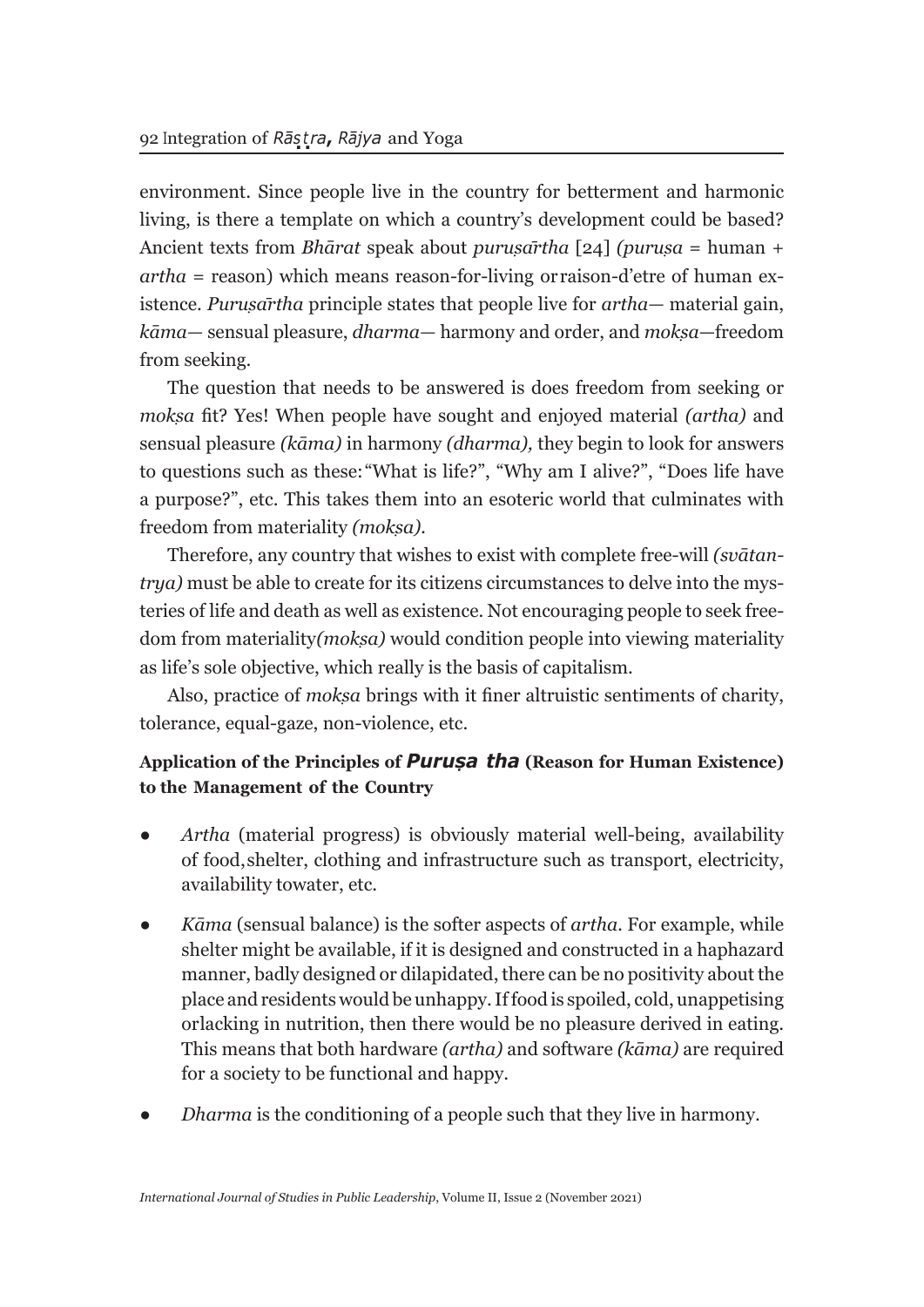For a country to experience its individuality *(svatantra)* completely, its society must be conditioned for a life of order, peace and harmony *(dharma).* This occurs when the weave of its material *(artha)* and its sensual balance *(kāma)* of existence are in harmony in such a manner that there is no impediment to the flow of *prāṇa* (motility).

So, it is clear that a *rājya* needs to systematically integrate people in various states of materiality *(puruṣārtha)* with their stages in life *(āśrama)* to ensure maximisation of *dharma* in the *rājya*.

People generally experience four stages of existence *(āśrama)* in their lifetime*:*

- *● Brahmacharya-āśrama* (stage of youth) is a phase of learning and formation of conditioning *(dharma).* This is the most critical stage of a *rājya* and the investment of the *rājya* in teaching its youth to work with dedication, to sacrifice and align sacrifice with Truth will determine the country's *dharma* and, consequently, its personality *(svatantra).*
- *● Gārhasthyāśrama* (stage of a house-holder) is that stage where maximum consumption occurs. Here, awareness *(prajñā)* is the quality that needs to be developed. The householder needs to be alert to income, expenses, waste and its disposal. Only then does the householder understand and contribute to allaspects of the country's development.
- *● Vāṇaprasthāśrama* (stage of retirement) is a stage when the person steps back from activity and reflects on the learnings of his or her life. The key requirement of this stage is having enough resources to face the remainder of life and not be dependent on anyone.
- *● Sannyāsāśrama* (stage of renunciation) is the last stage, where a person is expected to focus on the nature of the Soul *(ātma-vichāra),* its freedom *(mokṣa)* and nature of death. Unfortunately, people often baulk at the suggestion of reflecting on death and after-life. However, ignoring this major life-event results in anxiety and fear of death. The *rājya* has an important role in fostering facilities that enable such personal development.

Cognition of the realm *(kṣetrajña)* comes from understanding the movement of *prāṇa* (motility) across the *rājya*. This covers not just the political and administrative bodies such as village, *taluk*, district, state and centre but also entities such as factories, businesses, hospitals, schools, colleges, etc.; in fact, anything that experiences the flow of *prāṇa*.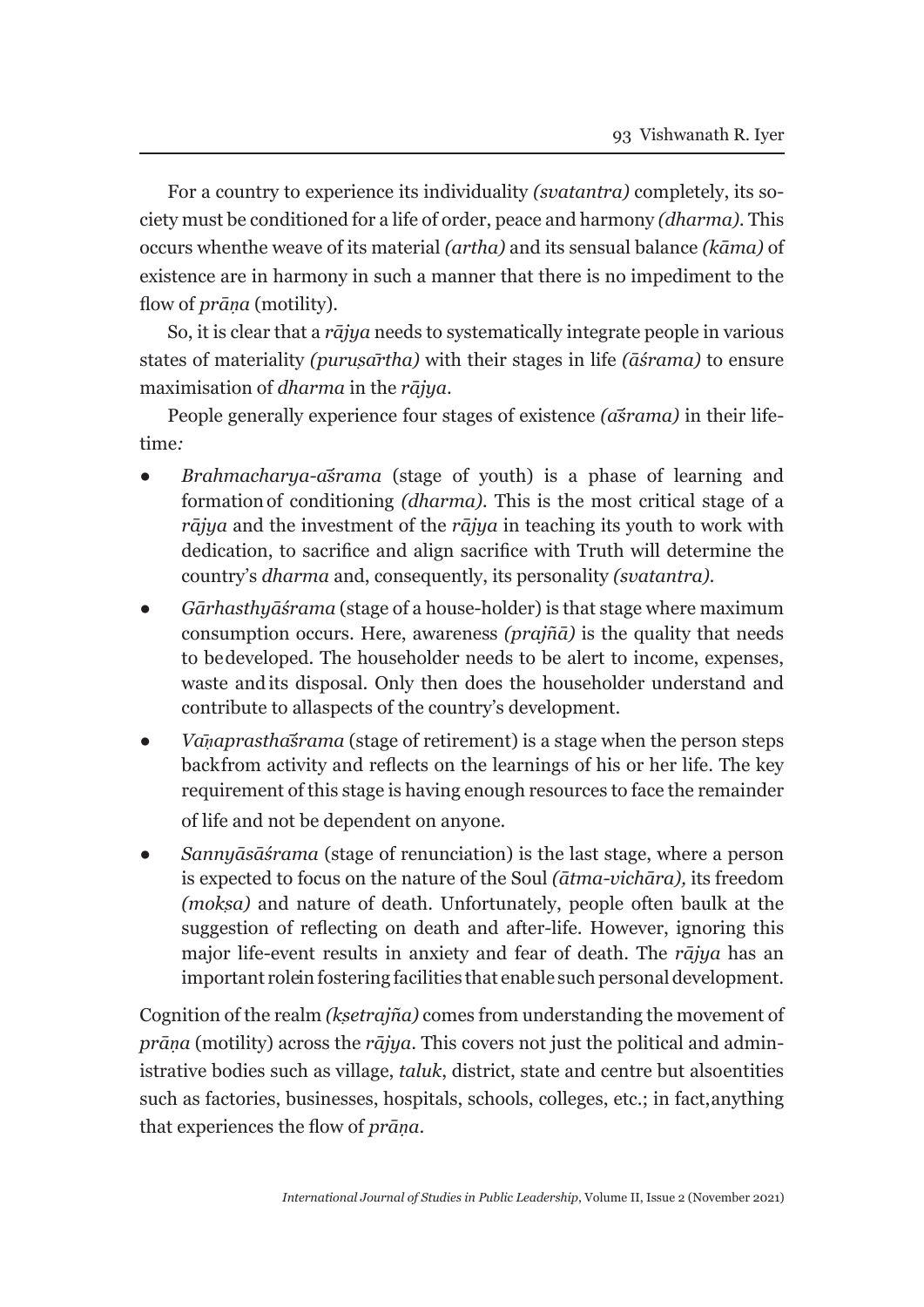## **Impact of** *Prāṇa* **on Primordial Entities (***Panchabhutas***)**

- *● Prāṇa-vāyu* is incoming motility, which includes material, ideas, energy and resources. The key discriminator is debt *(ṛṇa)*. When a country is not in debt, it is able to enjoy material security such as food, water security, climate/energy security as well as sensual, cultural or arts security. However, when it lives beyond its means and borrows beyond its means of repayment, the country soon defaults and lapses into imbalance, delusion and depression.
- *● Apāna-vāyu* can be viewed in the light of the primordial elements *(panchabhūta).* For as long as solid and liquid waste management ensures betterment of the community, when air and space pollution are under control and energy/fire used is adequate to transform raw materials into products of value*, apāna-vāyu* will not become destructive but ensure that the *rājya* is inharmony and peace.
- *● Vyāna-vāyu* is when people of a land *(kṣetra)* use their energies in constructive development of themselves and their neighbourhood, resulting in the overall aura of the country becoming one of a people that can be called civilised and developed. For example, we know of countries that have fought and lost wars but have recovered their reputations because they used their energies to transform themselves in a holistic manner over the years and are now considered positively today. Reputation or brand image is *vyāna-vāyu*.
- *● Udāna-vāyu* is how the country communicates and represents itself. Some countries punch above their weight, some become bullies, some play victim or struggle to keep their composure, others turn docile, while a few become rebellious. We can see examples of all these countries in the neighbourhood of India, in Asia itself. This is the manifestation of selfworth *(asmitā)* as personality *(svabha a).*
- *● Samāna-vāyu* is the civilizational/administrative/internal security energy that circulates within a country. For example, within any company, some departments are considered better managed than others. This is on account of the energy flow within the department being productive, ethical and harmonious. People are the same, it is *dharma* that makes a difference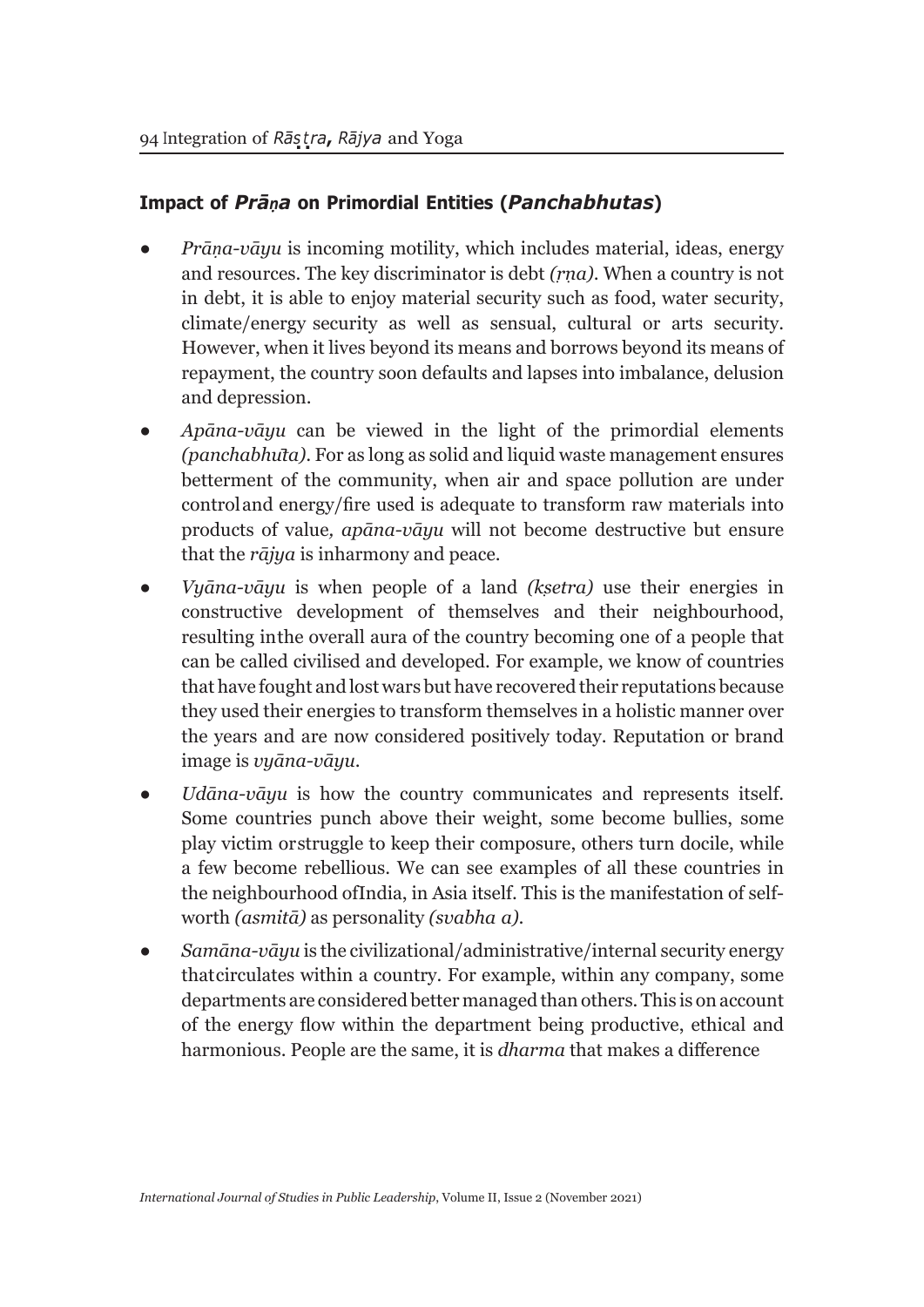| ksetra & its knowledge (ksetragnya) for India                                      |                           |                    |                                |        |                           |  |  |
|------------------------------------------------------------------------------------|---------------------------|--------------------|--------------------------------|--------|---------------------------|--|--|
| Fire                                                                               | agni                      |                    |                                | Water  | áp                        |  |  |
| prāna                                                                              | <b>Energy creation</b>    | Inward             |                                | prāņa  | All liquid resource mgmt. |  |  |
| apāna                                                                              | Fire prevention & control | Jñāna              |                                | apāna  | Liquid waste management   |  |  |
| vyāna                                                                              | Armed forces/ hard power  | Outward<br>Vijñāna |                                | vyāna  | Coast guard, customs      |  |  |
| udāna                                                                              | <b>Armed forces</b>       |                    |                                | udana  | Weather & climate         |  |  |
| samāna                                                                             | Industry/infrastructure   |                    |                                | samāna | Fishing, water use mgmt.  |  |  |
| A country is also a ksetra, it's understanding and management is ksetragnya.       |                           |                    |                                |        |                           |  |  |
| Starting point - understanding sense of Identity (asmita).                         |                           |                    |                                |        |                           |  |  |
| Challenge - working towards a balanced individuality (svatantra).                  |                           |                    |                                |        |                           |  |  |
| Requirement - "Om tat-sat" - sacrifice to add value and reach the Truth (Brahman). |                           |                    |                                |        |                           |  |  |
| Measure of success? Harmony/ order (dharma) and low levels of chaos (adharma).     |                           |                    |                                |        |                           |  |  |
| Earth                                                                              | prithvi                   | Space              | ākāsa                          | Air    | vāyu                      |  |  |
| prāna                                                                              | Land use balance          | prāna              | <b>Education/Iiteracy</b>      | prāna  | Increased forestry        |  |  |
| apāna                                                                              | Solid waste management    | apāna              | Removal of chaos/ order        | apāna  | Air pollution control     |  |  |
| vyāna                                                                              | Border control, customs   | vyāna              | Air-space control              | vyāna  | National soft-power       |  |  |
| udāna                                                                              | Export, currency mgmt.    | udāna              | <b>GDP, Indices management</b> | udäna  | <b>Communication</b>      |  |  |
| samāna                                                                             | Infrastructure, factories | samāna             | Knowledge management           | samāna | Weather mgmt.             |  |  |

**Figure 1:** Chart of Bhārat Integrating Prāṇa With Panchabhūtas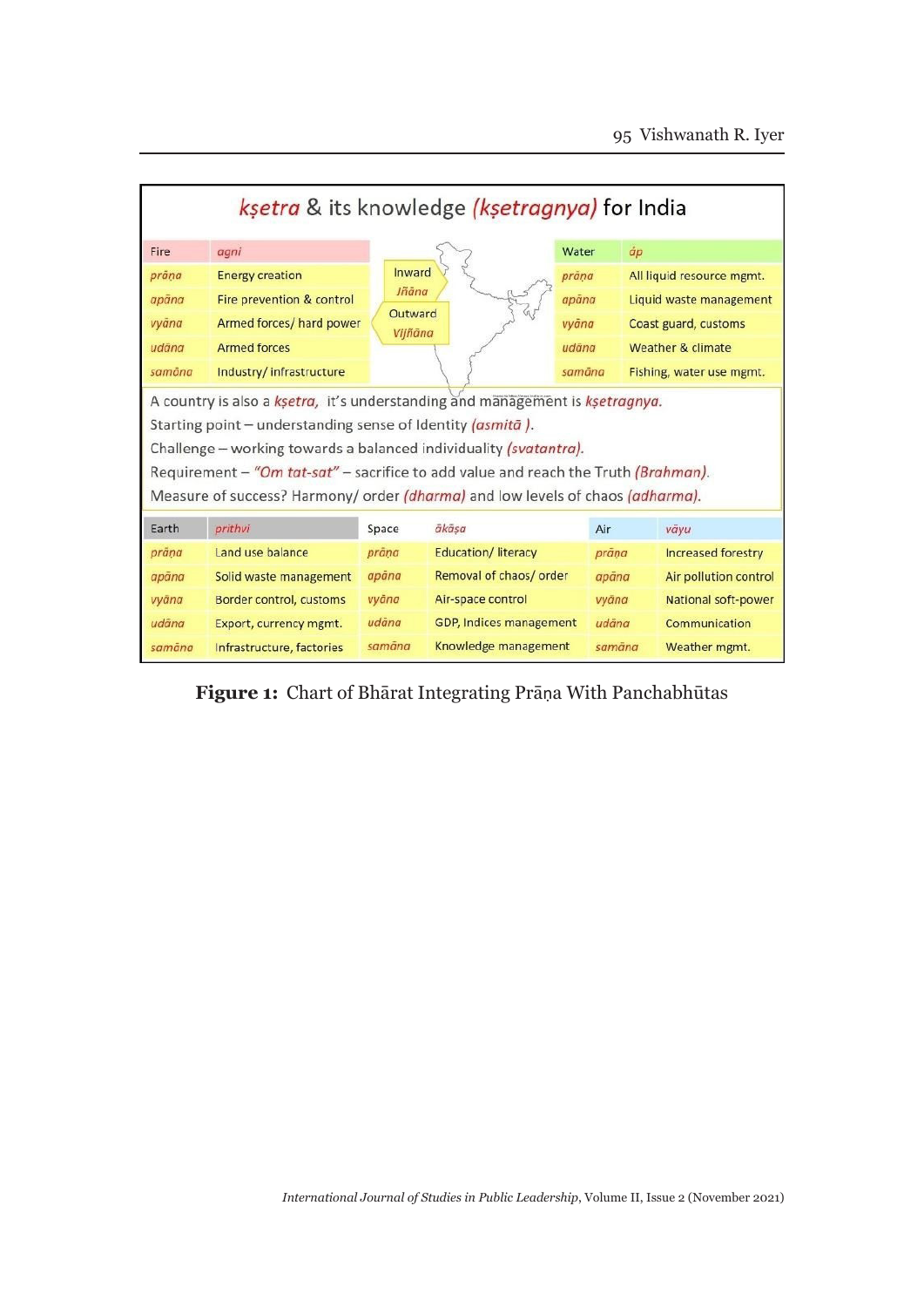# *San* **.** *gati*

A *rājya* has to be a place where *dharma* is practised. Since *dharma* evolves from the *rāṣṭra*, *rāṣṭra* will need to be integrated with the *rājya* for seamless delivery of *dharma*.

Additionally, the *rājya* will need to integrate *dharma* at the individual level by ensuring harmony across *puruṣārtha* (human materiality) and various *āśrama* (stages of living), ensuring that *svatantra* as well as *dharma* is not lost at any level.

Since the *rājya* is also hardware such as structures, systems, administration and application of power, motility or *prāṇa* of a *rājya* will need to be taught, understood and practised by the *rājya*. This means that the individual needs to be brought to a standard where he or she is aware of his or her position in the *rājya* as well as *rāṣṭra* and contributes to maximising delivery of *dharma* without compromising on individuality *(svatantra)*.

## **Integrating the Individual with** *Rāṣṭra* **and** *Rājya*

### **Vishaya 4**

To integrate the individual with *rāṣṭra* and *rājya.*

### **Vismaya**

How can the individual be integrated with the *rāṣṭra* and *rājya* for seamless delivery of *dharma* without losing his or her individuality *(svatantra)*?

## **Purva-paksha**

To reiterate the concepts enunciated so far:

- *● Dharma* is the underpinning of *rāṣṭra* and determines the identity *(asmitā)*  as well as the individuality *(svatantra)* of both the individual and the *rāṣṭra*.
- Hence, the quality of *dharma* will impact the state *(rājya)* and will be exhibited in all its forms—from the *panchayat* to *zilla*, *taluk*, district, state and centre.
- This means that integrating *rājya* with *rāṣṭra* symbiotically is critical for the governance of the *rājya* in a manner that ensures free-will or individuality *(svatantra)* for all entities in the *rājya* and that the *rājya* treats all entities within and outside it to achieve harmony of all creation *vasudhaiva-*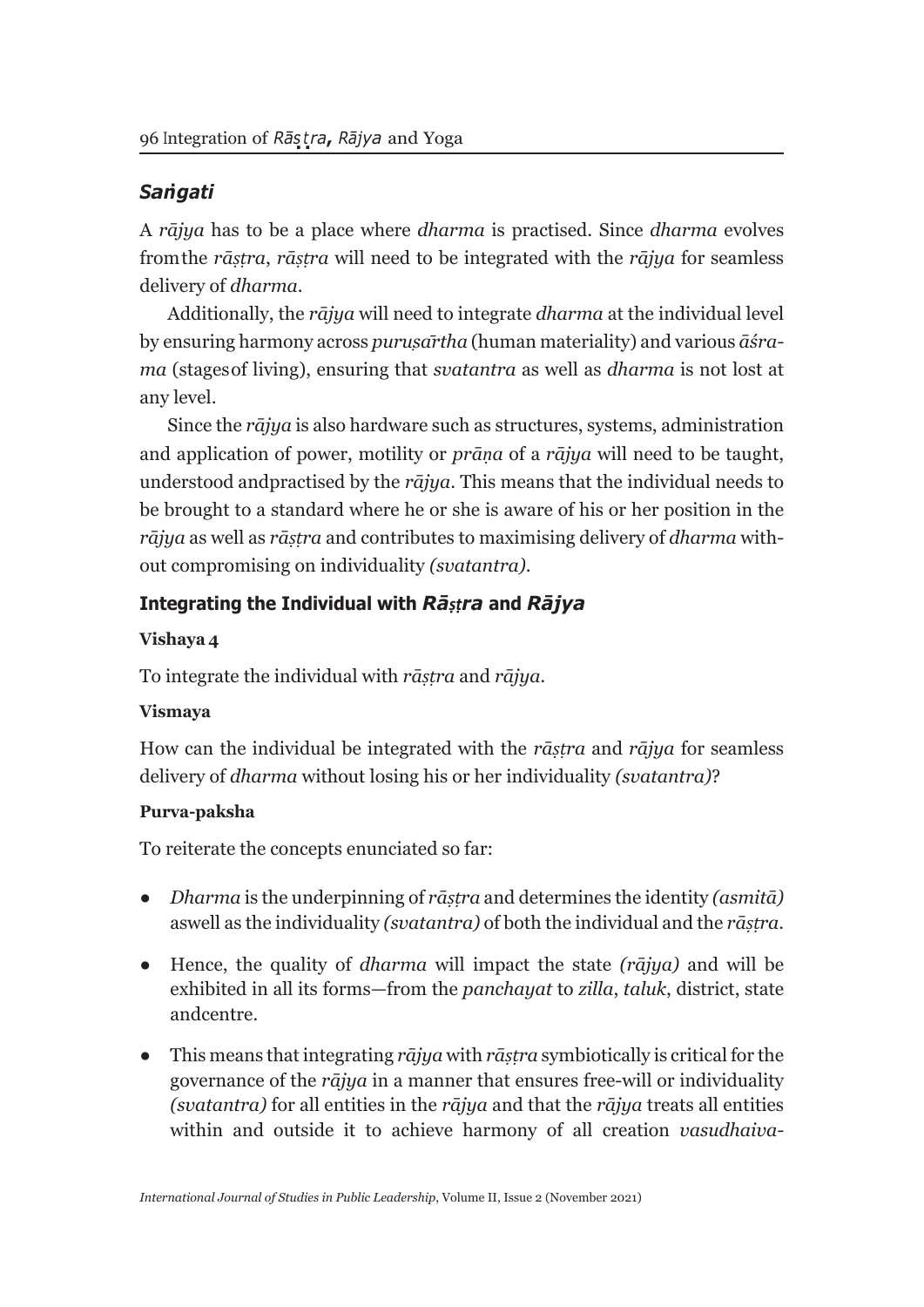*kuṭumbakam)*.

### **Siddhānta**

Integration of *rāṣṭra*, *rājya* and *yoga*:

What are the common requirements of a *rāṣṭra* and *rājya*?

- Inward: The *rāṣṭra* and *rājya* must vibrate to the natural frequencies of all its sentient and insentient inhabitants.
- Outwards: It must view all creation as one *(vasudhaiva-kuṭumbakam).*

The *rāṣṭra* as well as the *rājya,* therefore, cannot be bound by a single dogma. It will need to be elastic to accommodate not only varying requirements of change but also expressions of identity *(asmitā)* and individuality *(svatantra)*  within the boundaries of *dharma*.

It will need to be flexible enough to accommodate, yet firm enough to desist and resist chaos *(adharma)*. This means that the *rāṣṭra* as well as *rājya* must have a strong awareness *(prajñā)* of all forms of sentient and extra-sentient stimuli, a sense of discrimination between real and unreal and the ability to act with dispassion.

Since humans are at the apex of the evolution hierarchy, the state *(rājya)*  should aspire to develop the individual to the pinnacle of his or her capabilities while being in harmony with the civilisation *(rāṣṭra)*.

It can be seen that there is a natural divergence between the requirement of *dharma,* which requires accommodating others to ensure harmony and order in society, to the requirement of the individual who desires freedom without restrictions.

## **Reconciliation of Differences into a Symbiotic Confluence of Individual, Civilisation and Culture (***Rāṣṭra***) as well as Society and Country (***Rājya***)**

The reconciliation is through the practice of Yoga. The sense of self-worth *(asmitā)* is most robust when one's individuality or *svatantra* is completely self- contained or least dependent on other entities for its sense of self-worth. Consequently, when there is a high level of *svatantra* across the *rāṣṭra*, *rājya*  and individual, that realm exists harmoniously and has value *(sat)* to itself and those around it.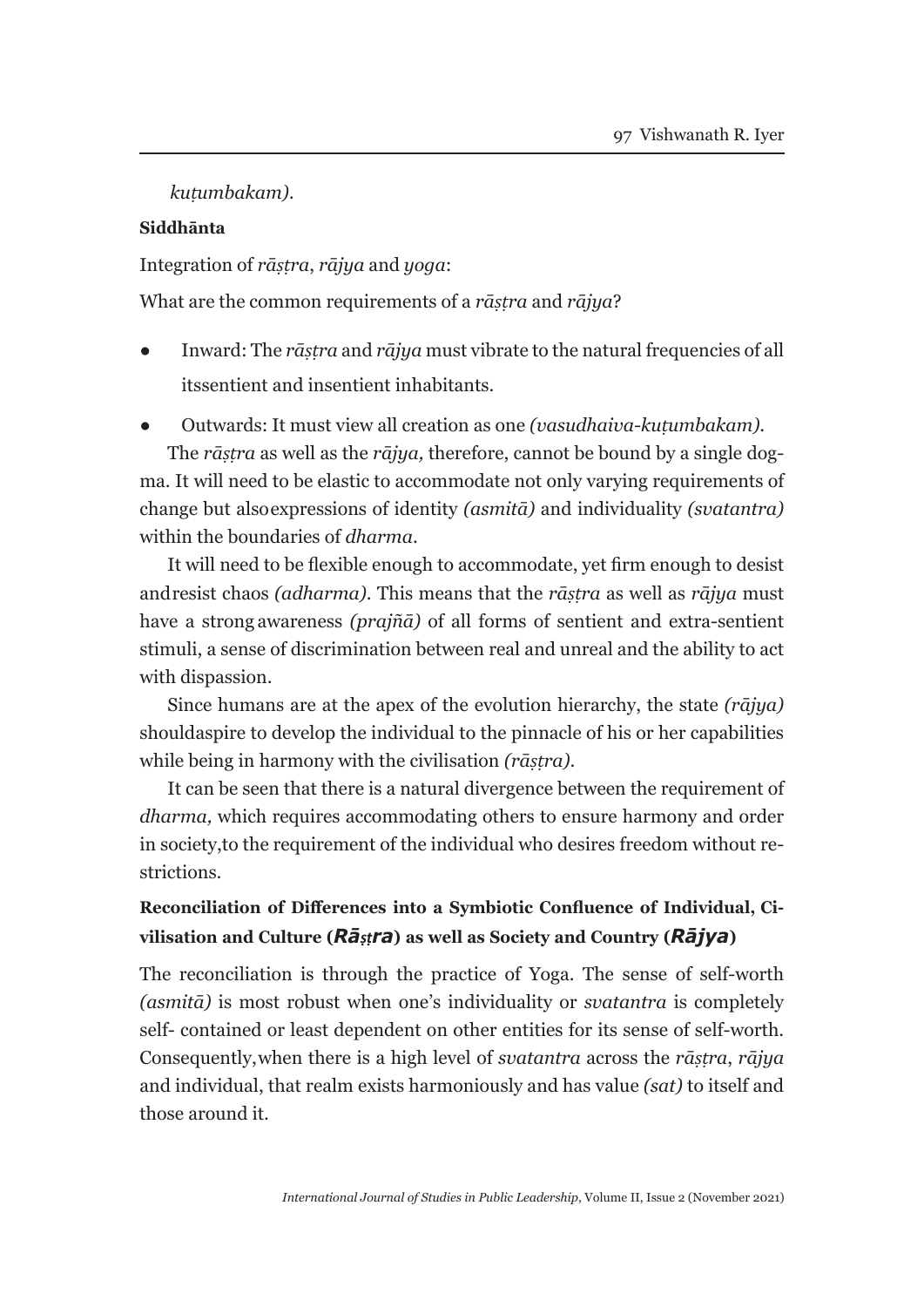However, *svatantra* requires a high degree of awareness of the Self *(jñāna)*  and awareness of the environment *(vijñāna)*. When this awareness is steady and unshakeable, the individual becomes impervious to external pressures *(sthithaprajñā)*.

Unfortunately, awareness *(prajñā)* can also be directed towards pursuit of passion or become delusional, in which case the sense of individuality *(svatantra)* becomes destructive.

So, it is critical that awareness *(prajñā)* across the *rāṣṭra*, *rājya* and individual be tacked to the pursuit of value and the Truth*—satyameva jayate* (Sitaram Sastri 1905).

This is explained by Sri Krishna in *Srimad Bhagavad Gita* in Chapter 1817.

### **Conditioning the Individual to Add Value Through** *Rāṣṭra* **and** *Rājya*

Four factors are intrinsic in value creation *(sat)*— *yajñá* (sacrifice), *vivekam*  (discrimination between real and unreal), *vairagyam* (dispassion) and *śraddhā* (perseverance and sincerity). When any individual integrates the above qualities in action *(karma)*, he or she adds value *(sat)* to the *rāṣṭra*.

This results in the evolution of a person to *sthithaprajñā* (state of steady awareness), ensuring strong adherence to *dharma,* which becomes the foundation of a sustainable *rāṣṭra* and *rājya*.

Such a person is described by Sri Krishna as a *puruṣottama18* (supreme person) in *Srimad-Bhagavad-Geeta*, Chapter 15. The qualities of such a person allow them to:

- focus on the Truth/ objective/ reality of the situation.
- not dwell on the past or worry about the future; the person tries to be in the present.
- view everything as transient *(māya)* and is not bothered by change or opinion.
- discriminate between value and non-value *(vivekam)*.
- consider all action to be a sacrifice *(yajñá)* to create or increase value *(sat).*
- focus on the goal, and is sincere and steadfast in effort *(śraddhā)*.
- rely on himself/herself alone and is dispassionate in success or failure *(vairāgyam)*.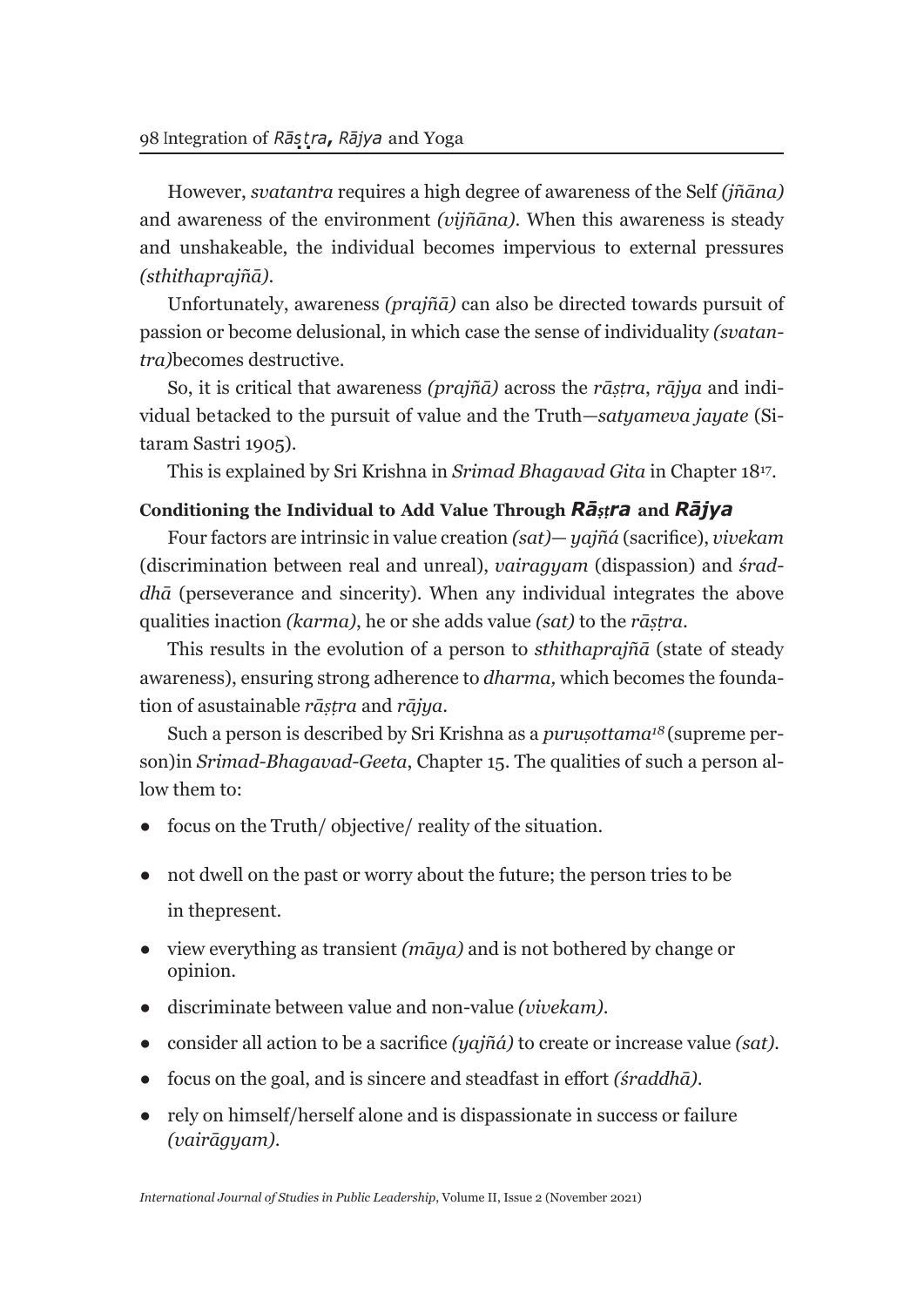● view everyone as equal, work to build teams and ensure balance and harmony across all resources and outcomes.

One can see that the above qualities can be applied across the *rāṣṭra*, *rājya*  and the individual. Such an entity achieves perfect individuality *(svatantra)*.

## **San . gati**

The *rājya* is a physical/ political/administrative entity with a rigid border underpinned by the cultural/civilisational roots of the *rāṣṭra*. Both require *dharma*, which is the ability of all sentient and insentient entities in the realm to co-exist as close as possible to their natural state *(svatantra)* and in harmony with each other *(dharma)*.

The building block of *dharma*, *rāṣṭra* and *rājya* is the individual who is at the apex of the evolutionary pyramid. But it can also be seen that since *dharma*  is dependent on multiple factors and is constantly changing, *rāṣṭra* and *rājya*  will constantly change and become free-floating and elastic.

An individual can be enabled to follow the *dharmic* path through yoga, which increases awareness in the practitioner, subsuming his or her instinct for personal gain, resulting in a balanced, harmonious outcome.

This can be done by inculcating the principles of *yama* (behaviour control) and *niyama* (self-control) at all levels of society at every opportunity, even in schools, colleges, institutions, functions, business enterprises, etc.

#### **Principles and Components of** *Yama* **and** *Niyama*

*Yama*: "Transaction or behaviour control can mean "rein, curb, or bridle, discipline or restraint" when dealing with the environment. Therefore, *yama*  means exercising restraint in reaction to stimulus"<sup>19</sup>.

*Niyama*: Self-control is the ability to manage the turbulence generated by change<sup>20</sup>.

A comparison of the various *Yama* and *Niyama*-s is given in Table 1 on the next page.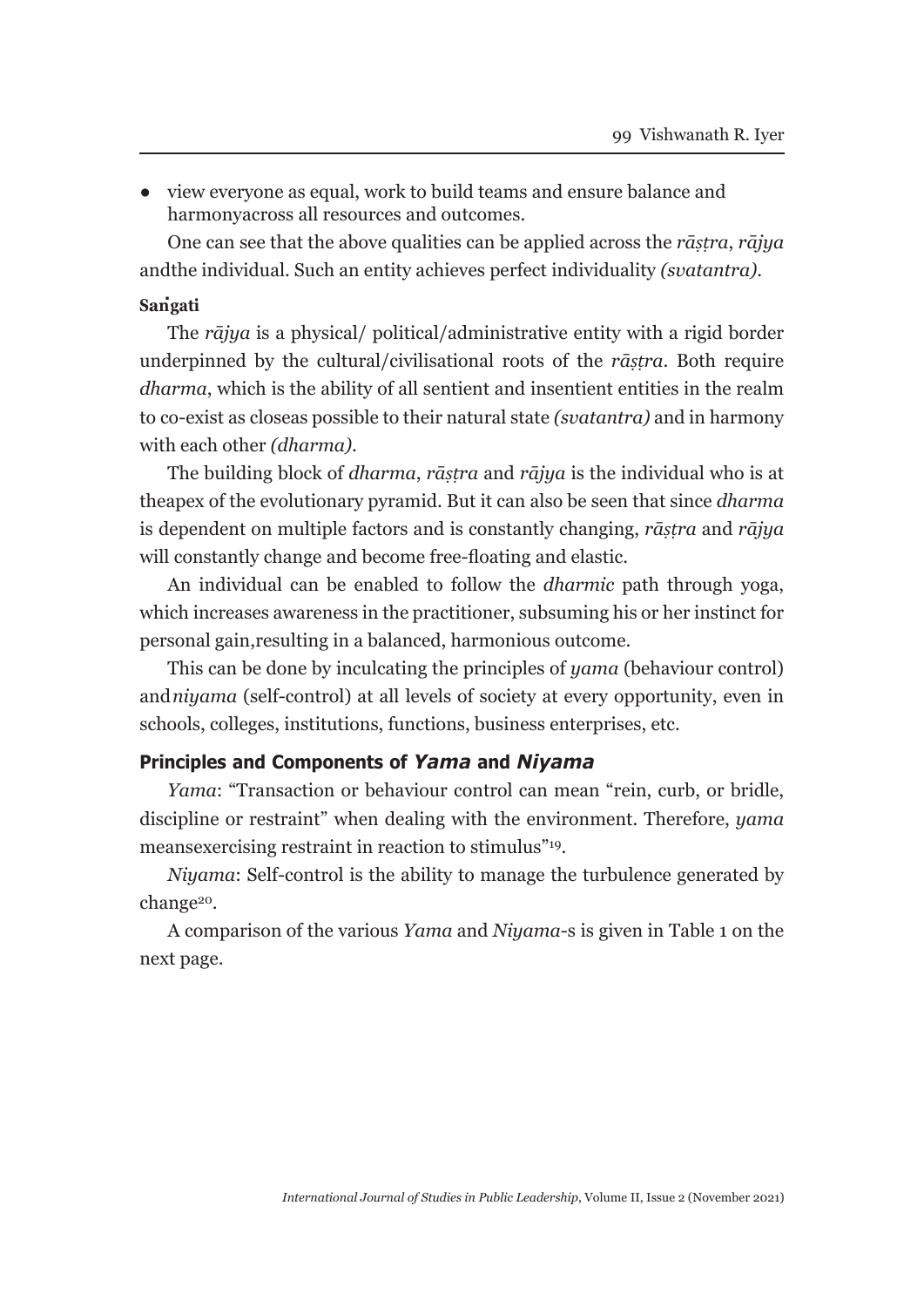|        | Hatha Yoga Pradeepika Chapter 1, verse<br>17                                                                                                                                                                                                       | Patanjali Yoga Sutra, Chapter<br>2 Verse 30 & 32                                                                                                 | www.schoolofyoga.in                                                                                                                                                        |
|--------|----------------------------------------------------------------------------------------------------------------------------------------------------------------------------------------------------------------------------------------------------|--------------------------------------------------------------------------------------------------------------------------------------------------|----------------------------------------------------------------------------------------------------------------------------------------------------------------------------|
| Yama   | non-violence (ahimsā)<br>truth or integrity (satya)<br>sexual continence<br>(brahmacaryam) forgiveness (ksamā)<br>self-discipline (drithi)compassion (dayā)<br>straightforwardness (arjavā)<br>diet control (mitāhara) and cleanliness<br>(śaucam) | non-violence (ahimsā)<br>truth (satya)<br>non-stealing (asteya)<br>renouncing possession<br>(aparigrāhya)<br>sexual continence<br>(brahmacaryam) | non-violence (ahimsā)<br>truth (satya)<br>non-stealing (asteva)<br>renouncing possession<br>(aparigraha)<br>sexual continence<br>(brahmacaryam)<br>diet control (mitahāra) |
| Niyama | austerity (tapas)                                                                                                                                                                                                                                  | hygiene (soucham)                                                                                                                                | hygiene (śaucam)                                                                                                                                                           |
|        | contentment (santoşam)                                                                                                                                                                                                                             | contentment (saucam)                                                                                                                             | contentment<br>(san-<br>toşam)                                                                                                                                             |
|        | accepting authority of the Vedas (asthi-<br>kyam)<br>charity (dānam)                                                                                                                                                                               | austerity (tapas)<br>self-study/reflection<br>(svādhyāyam)                                                                                       | introspection<br>(svādhyāyam)<br>austerity (tapas)                                                                                                                         |
|        | prayer to the macro-entity<br>(īshwara-pūjanam)<br>listening to spiritual teaching<br>(siddhānta - vākyam)                                                                                                                                         | surrender to a higherentity<br>(īshwarapranidānam)                                                                                               | sincerity and dedication<br>(śraddhā)<br>and charity<br>(dāna)                                                                                                             |
|        | modesty (hrimath)                                                                                                                                                                                                                                  |                                                                                                                                                  |                                                                                                                                                                            |
|        | repetition of mantras (japā)                                                                                                                                                                                                                       |                                                                                                                                                  |                                                                                                                                                                            |
|        | sacrifice with fire (hutam)                                                                                                                                                                                                                        |                                                                                                                                                  |                                                                                                                                                                            |

## **Table 1:** Comparison of the Various Yama and Niyama-S

(Source: https://schoolofyoga.in/)

The above values will need to be inculcated and practised with other societal values everywhere, from schools, colleges, offices, government institutions, etc. Also, the individual will need to be taught to handle fear of isolation, elasticity of transaction, equality of vision and anxiety of change. Above all, the individual will require at least one anchor to help him or her retain a semblance of stability and manage the turbulence of change. This role is played by the village temple. So, for lasting *dharma* and *svatantra* to be achieved, the village temples must be set free from the *rājya* and allowed to act as an anchor for the individual, *rāṣṭra* and *rājya*.